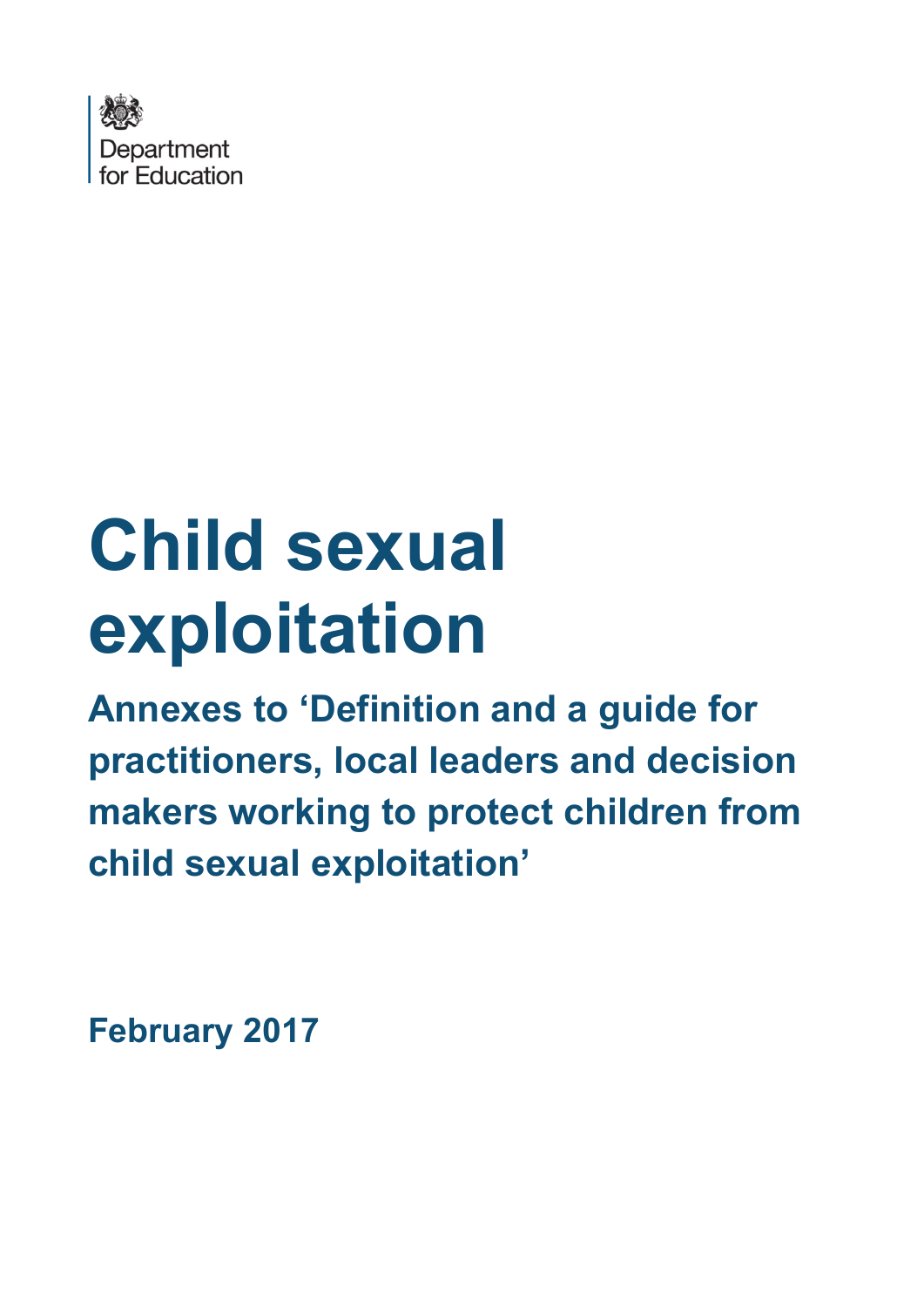# **Contents**

| Annex A: Adolescent Development                      | 3              |
|------------------------------------------------------|----------------|
| Introduction                                         | 3              |
| <b>Transitions</b>                                   | 3              |
| The importance of relationships in adolescence       | $\overline{4}$ |
| Key risks in adolescence                             | 5              |
| Risk and adolescent development                      | 5              |
| Responses to risk in adolescence                     | 6              |
| Annex B - Guide to Disruption Orders and Legislation | 9              |
| <b>Disruption Measures</b>                           | 9              |
| <b>Criminal Offences</b>                             | 12             |
| Annex C: Sources                                     | 16             |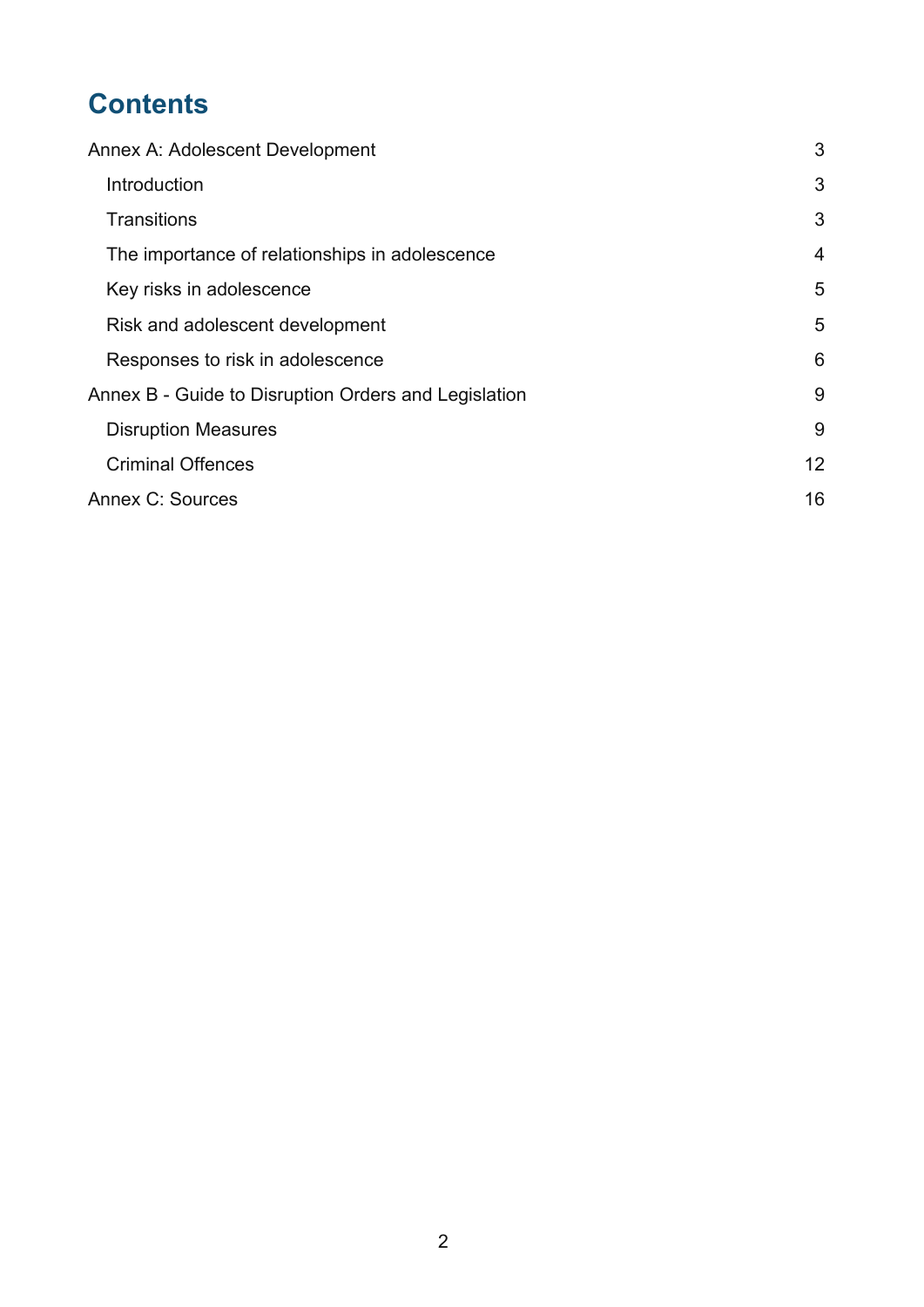# <span id="page-2-0"></span>**Annex A: Adolescent Development**

## <span id="page-2-1"></span>**Introduction**

Adolescence is one of the most dramatic stages of development. With puberty comes bodily changes (such as spurts in growth and development of the sexual organs) as well as changes in the neurobiological system, focused on emotions and social interaction. These latter changes can have a number of impacts, such as heightened sensitivity to emotional cues (such as rewards and threats) in comparison to older and younger age ranges. Alongside this, the neural systems that underlie the complex cognitive abilities involved in control and regulation develop very differently, maturing gradually over the course of adolescence into young adulthood.This accounts for the gradual gains in the skills comprising 'executive functioning': the control and co-ordination of thoughts and behaviours (Anderson et al, 2001; Blakemore and Choudhury, 2006). Skills in this repertoire include working memory (the ability to hold information in mind and apply it to current tasks), impulse control, selective attention and planning ahead.

## <span id="page-2-2"></span>**Transitions**

Adolescence shares common characteristics with other periods of transition. These include:

- Anticipation of the future;
- A sense of loss or regret for the stage that has been lost;
- A sense of anxiety about what is unknown (worrying about the future);
- A major psychological adjustment due to multiple domain changes relationships, education, employment and home; and
- A degree of status ambiguity during the transition period for example, with neither the adult world nor the individual being sure whether he/she should be treated as a child or an adult (Coleman, 2014a).

The changes experienced during adolescence include:

- *Physical change*: puberty including sexual maturation, growth and hormonal changes; brain development; alterations in sleeping patterns;
- *Psychological change*: development of new intellectual skills; the psychological and emotional impact of puberty; identity change and development – a changing sense of self; and
- <span id="page-2-3"></span>• *Social change*: friends appear to become more important; the establishment of a wider network; some individuals become more open to peer influence; the growing influence of the digital world with associated risks and opportunities.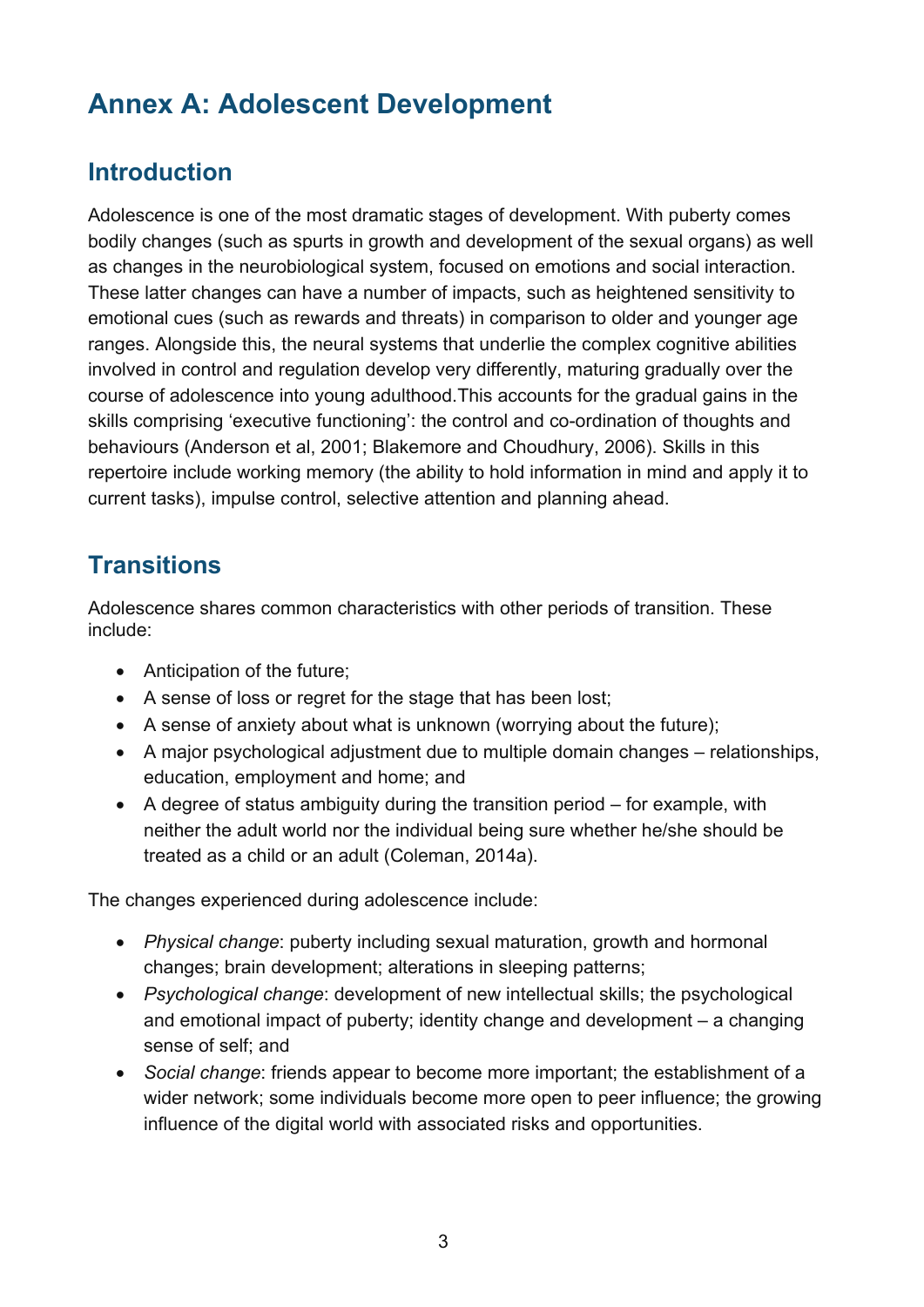Moving successfully from childhood to adulthood therefore involves a number of key developmental tasks:

- *Physical (and sexual) maturity*: including brain and physical development as well as puberty;
- *Emotional maturity*: the ability to recognise and manage the different states of one's own mind;
- *Cognitive maturity*: thinking in a range of ways, including theorising (and seeing ideas as things that exist separately from oneself), holding ethical and moral stances, and practical problem solving;
- *Individuation and Identity*: developing a clear sense of self incorporating gender, sexuality, ethnicity and usually involving the development of degrees of independence from family (strongly influenced by family, community and cultural and religious factors); and
- *Social maturity*: achieving the capacity to manage a range of different types of social relationships and roles such as work, intimate partnerships and parenthood (Coleman, 2014a).

## <span id="page-3-0"></span>**The importance of relationships in adolescence**

As noted above, adolescence is a time of changing social relationships. Peers become increasingly important as friends, intimate partners and prominent social groups in which one's identity and status are constructed and worked out. It is therefore critical that children and young people's social contexts are considered when planning work around child sexual exploitation – see Firmin's (2015) contextual safeguarding model for further information (available from [www.beds.ac.uk/ic\)](http://www.beds.ac.uk/ic).

Risk in adolescence and the salience of the peer group interact. For example, adolescents are more likely to engage in behaviours that are perceived as risky when they are observed by or interacting with peers, in a way that is not true for adults (Gardner and Steinberg, 2005). However, young people may also be particularly receptive to support and positive guidance from their peer group; it makes sense therefore that relationships are noted as both a risk factor and a protective factor in public health discourse, amongst other literature. The online world, too, can enhance peer influence in both directions, with moderated peer-to-peer youth forums a good example of how the strength of peer influence can be positively harnessed (Webb et al, 2008). Care must be taken to ensure that those working with adolescents facing risk do not overlook the impact of peers.

Intimate or romantic relationships are a normative part of adolescence, their significance developing in line with sexual interest and peer relationships more generally. Early adolescents are more likely to have idealised notions of romance (Smetana et al, 2006). Perpetrators of child sexual exploitation can be acutely attuned to these developmental tendencies, which they may manipulate in order to execute abuse (Hanson and Holmes,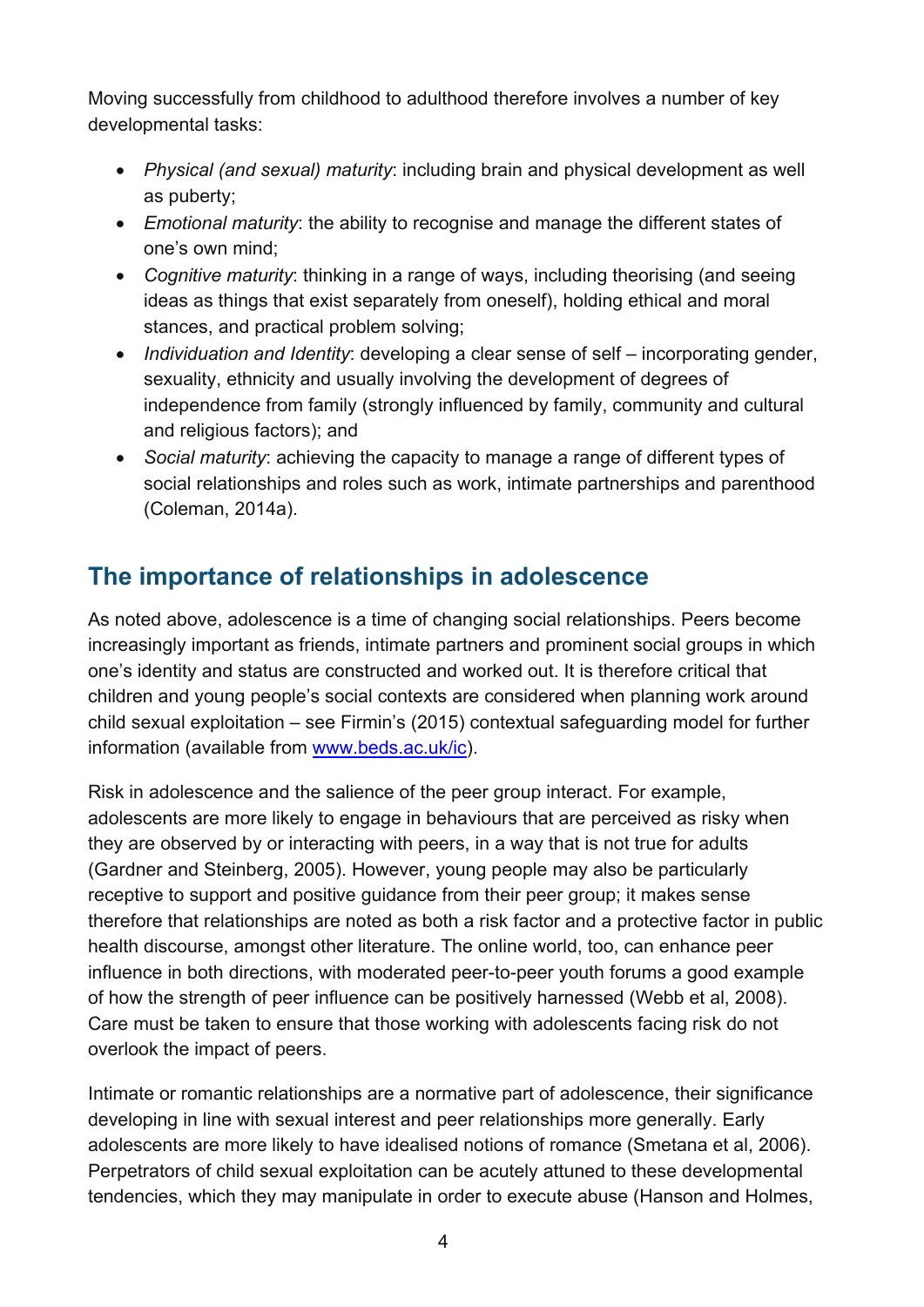2014). By late adolescence, romantic attachments (when they are present) can offer a central source of support (Smetana et al, 2006). However, they can also be a source of harm, with significant levels of intimate partner violence observed in some such relationships (Barter et al 2009).

## <span id="page-4-0"></span>**Key risks in adolescence**

From a global perspective, the UK can be seen as a relatively safe place for many children to grow up. However, a high proportion of adolescents still face one or more serious risks. Potential risks faced by adolescents, presented with illustrative examples, include:

- *Sexual abuse*: child sexual exploitation by individuals and by gangs or groups (peers or adults; online or offline); other forms of sexual abuse and duress/coercion to sexually abuse others;
- *Physical abuse*: family violence; gang related and community violence; violence within intimate relationships;
- *Neglect*: neglect from family members including rejection and abandonment, parental mental health or substance abuse that disrupt parenting capacity and/or impose inappropriate caring responsibilities on the part of the young person; overly restrictive parenting; neglect in custody;
- *Emotional abuse*: within the family; extensive bullying by peers (in person and/or online); living with domestic abuse between parents; emotional abuse within intimate relationships; and
- *Other potential risks*: homelessness and running away; mental health problems (including depression, anxiety, self-harm, suicide attempts and eating disorders); gang involvement; substance misuse (Hanson and Holmes, 2014).

A significant minority of young people experience multiple risks, which can make it more difficult to identify causal and resultant risks in order to develop an appropriate service response. The research shows that exposure to multiple forms of victimisation – termed 'poly-victimisation' – significantly increases young people's vulnerability to negative outcomes (Finkelhor et al, 2011).

## <span id="page-4-1"></span>**Risk and adolescent development**

Adolescence is recognised as a period of vulnerability to what is described as 'risk-taking' behaviours (Van Leijenhorst et al, 2010). These behaviours might involve 'riskily' seeking rewards (for example, the use of illegal recreational drugs) as well as impulsively responding to threats (for example, responding to a verbal slur with physical violence).

The 'risk-based' terminology used to describe these behaviours presents challenges around conceptualisation and blame. For example, 'risk-taking' can be interpreted as meaning that young people are making unconstrained lifestyle choices when, in fact,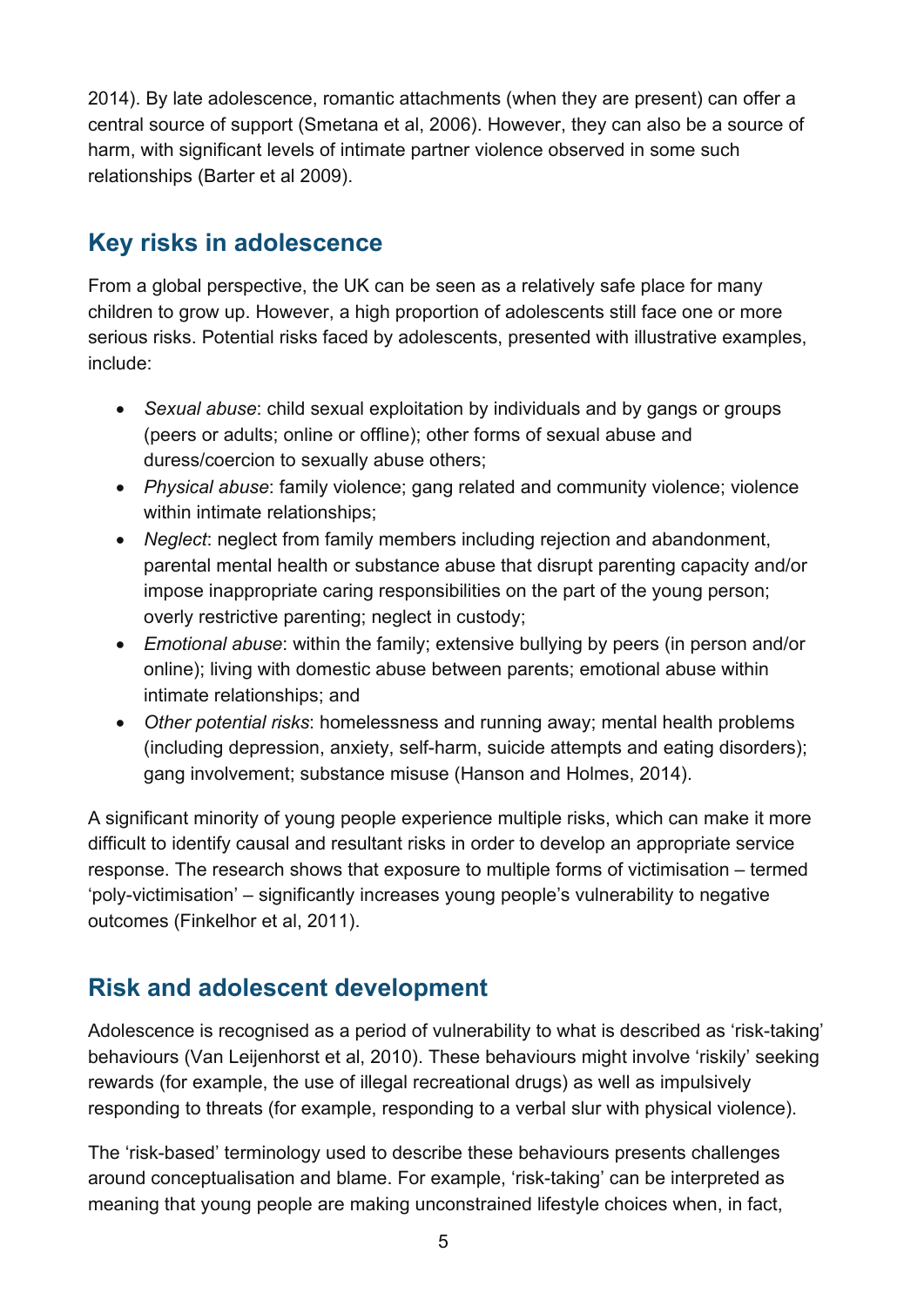these 'choices' and behaviours are underpinned by complex interacting developmental, social and psychological drivers. As explored in section 5 of the guidance, it is important to avoid interpreting 'risky behaviours' in cases of child sexual exploitation (continued contact with the abuser, for example) as freely made choices. Such an interpretation can affect young people's capacity to ask for help, can lead to professional and societal victim-blaming and can leave young people highly vulnerable. It is more useful and accurate to recognise these 'risky' behaviours as part of the complex power dynamic associated with child sexual exploitation; as survival strategies; as adaptations to previous harm or trauma; and/or as the means by which a young person seeks to meet unmet needs:

"Sometimes people's been through that [abusive background] and they just put on a brave face like nothing's happened but really deep inside they're hurting and they don't know what to do. People that's been through so much like that, you can't blame them for turning to drink or drugs because it's the only thing; it's givin them'ins like a big buzz and it's takin away their problems. But then you get up and then it's happenin again, so you take more" (Beckett 2011)

It is also critical to remember that a child/young person's vulnerability or behaviours are not the reason child sexual exploitation occurs. As Beckett (2011:4) observes *"it is the interplay of these and other factors - together with exposure to someone who would take advantage of these vulnerabilities and inadequate protective structures to mediate against this risk - that culminate in a young person being abused through sexual exploitation*". These complex inter-connected conditions must be addressed in any response to child sexual exploitation. Pearce's (2014) social model of consent offers a useful tool for considering how these contextual factors impact upon a young person's capacity to give consent (available from [www.beds.ac.uk/ic\)](http://www.beds.ac.uk/ic).

## <span id="page-5-0"></span>**Responses to risk in adolescence**

When resources are strained, those working with adolescents can sometimes feel there is a de-prioritisation of adolescents' needs in favour of those of younger children (Gorin and Jobe, 2013). It may be wrongly assumed that adolescents, because of their age, are more resilient than younger children or that their choices are always freely made and informed. The level of agency adolescents have in relation to risk makes adolescents 'imperfect victims' (Rees and Stein 1999) and makes addressing those risks a complex task. This may be made more challenging by working within a child protection system that is designed primarily to meet the needs of younger children maltreated within the family (Pearce; Hanson and Holmes, 2014; Hanson, 2016).

Local authority spending to protect adolescents from serious risk is often geared towards solutions that involve the care system, with a high proportion of children's services spending being committed to care placements, the most expensive often being those for adolescents (Dept for Education 2014). While many placements are effective at reducing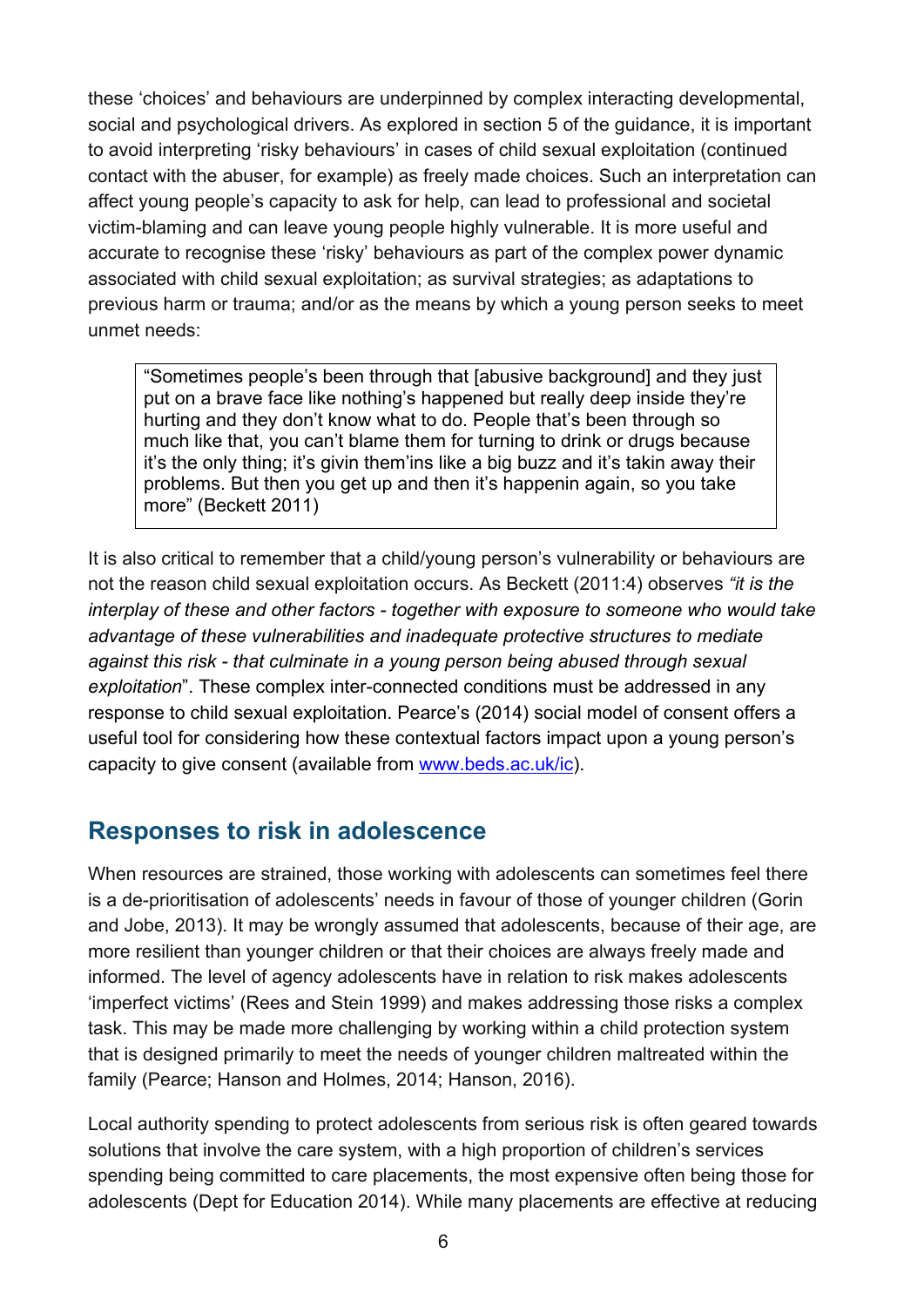risk, some looked after children are also disproportionately vulnerable to serious risks, including sexual exploitation, violence and running away (Department for Education, 2013; Beckett 2014).

This growing sense that the child protection system is not well-designed to protect adolescents is accompanied by increasing knowledge and understanding about adolescent development. This evidence converges with key policy drivers, such as foregrounding the young person's perspective (for example, Munro, 2011), innovating within social care to better meet the needs of adolescents (Department for Education, 2014; Hanson and Holmes, 2014) and working preventatively in order to support wellbeing (The Care Inquiry, 2013; Hagell et al, 2015).

An effective response to child sexual exploitation requires consideration of more than physical safety. In the context of work with looked after children, Shuker (2013; available from [www.beds.ac.uk/ic\)](http://www.beds.ac.uk/ic) argues that physical, relational and psychological safety are *all* vital for safeguarding the welfare of young people affected by child sexual exploitation. A child-centred approach is needed to recognise which type of security is the first priority for services to work towards for the individual child. For some young people, a stable trusting relationship will be a necessary precondition for attempting to achieve physical safety by disrupting a relationship with a perpetrator. For others in immediate danger, physical safety will be the foundation for work to achieve psychological and then relational security. Crucially, where physical safety is achieved at the *expense* of relational and psychological security, interventions will only ever be short-term solutions that deliver 'enforced compliance rather than meaningful change' (Beckett 2011) and may ultimately hinder exit from exploitative situations or relationships (Shuker 2013).

Both young people and professionals across a range of studies have indicated that dealing with child sexual exploitation (through approaches such as secure residential units) without providing support to address the interconnected conditions for abuse will be unlikely to provide any long-term change – and, in the short term, could exacerbate their problems leading to increased disengagement from services and increased risk (Beckett, 2011; Hallett 2013; Shuker, 2013b).

When working with young people affected by child sexual exploitation it is important to acknowledge that their involvement in what we perceive to be 'risky behaviours' can be their attempt to exert some control and power in circumstances in which they have very little of either (Coy, 2009; Melrose, 2010; Beckett, 2011; Phoenix, 2012; Beckett et al., 2013; Dodsworth, 2014). Young people may continue to engage in what we perceive to be 'risky behaviours' – or, more accurately in the case of child sexual exploitation, continue to be entrapped in risky circumstances and faced with severely constrained choices – while they are accessing support. There is a growing realisation that 'protection' cannot necessarily mean 'rescue' in all cases of child sexual exploitation, and with this comes a clear understanding that respecting young people's voices is part of building their resilience. A parallel is drawn with changing approaches to domestic violence, a point that has been acknowledged by others (O'Neill, 2001). These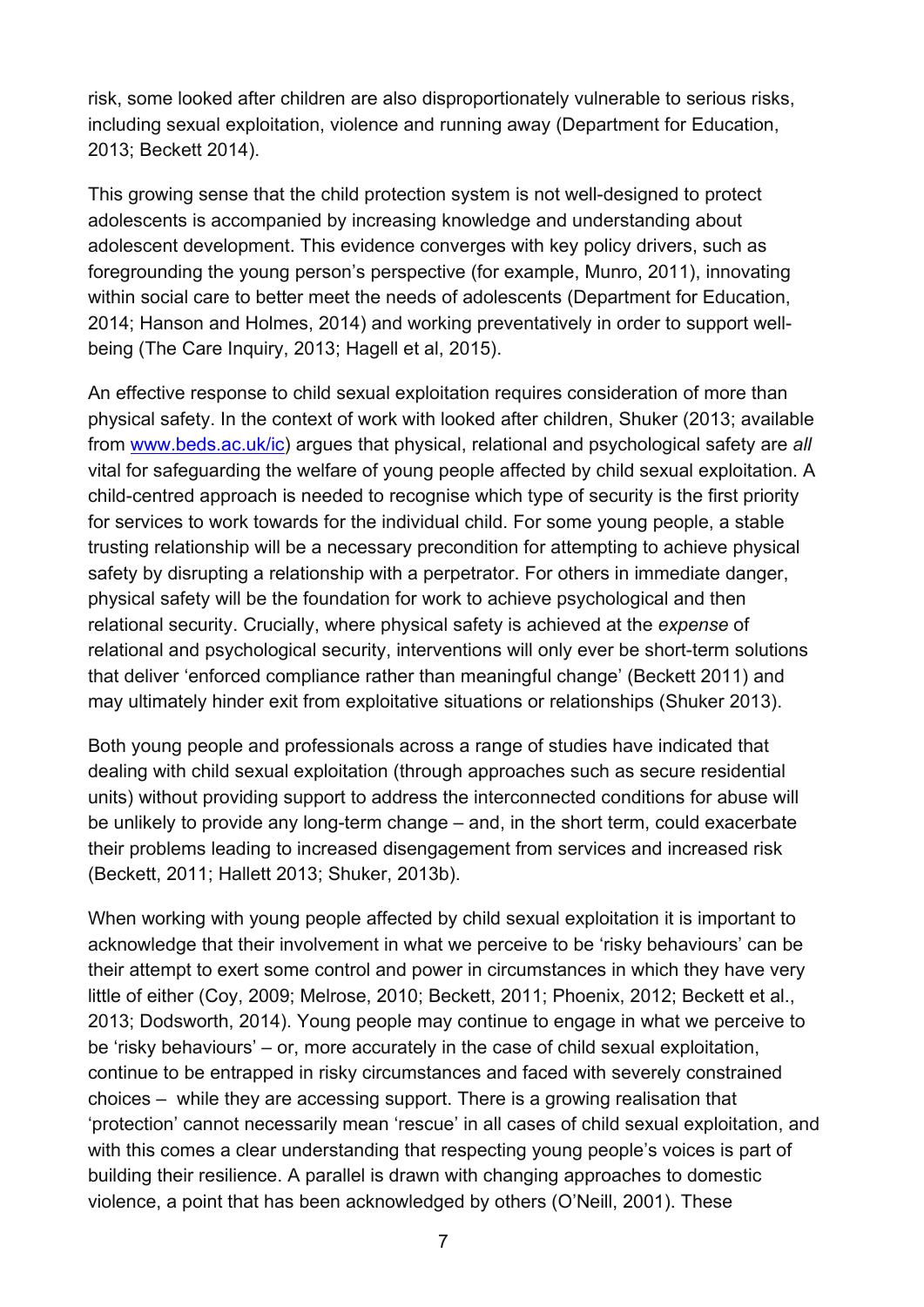approaches now acknowledge that simply 'rescuing' victims of domestic abuse from an abusive relationship is unlikely to end the relationship, nor is it likely to encourage helpseeking recovery behaviours:

*"just as services and practitioners working with those experiencing domestic abuse now recognise the complexities of this issue, we would do well to understand that CSE is not a simple case of rescue, abstinence or of victim blaming when a young person doesn't willingly leave an exploitative relationship"* (Hickle and Hallett 2016: 308)

Recognising this, Hickle and Hallett (2016) explore the potential learning that can be gleaned from a harm reduction approach, as frequently used in the field of substance misuse. A harm reduction approach contends that asking young people to commit to abstinence 'before they have the requisite life skills or psychological ability to successfully maintain their drug-free status' undermines their ability to sustain change (Stevens et al, 2007). This, and other tenets of a harm reduction approach, closely align with the principles that have underpinned many longstanding responses to child sexual exploitation within the third sector, although the terminology of 'harm reduction' has rarely applied within this field (See for example: Pearce 2002; Melrose and Barratt, 2004; Scott and Skidmore, 2006; Clutton and Coles, 2007; Pearce, 2009; Beckett 2011). Hickle and Hallett (2016) consider the potential contribution, and challenges, of a more explicit adoption of a harm reduction approach within the field of child sexual exploitation in their paper that is available at:<http://onlinelibrary.wiley.com/doi/10.1111/chso.12145/full>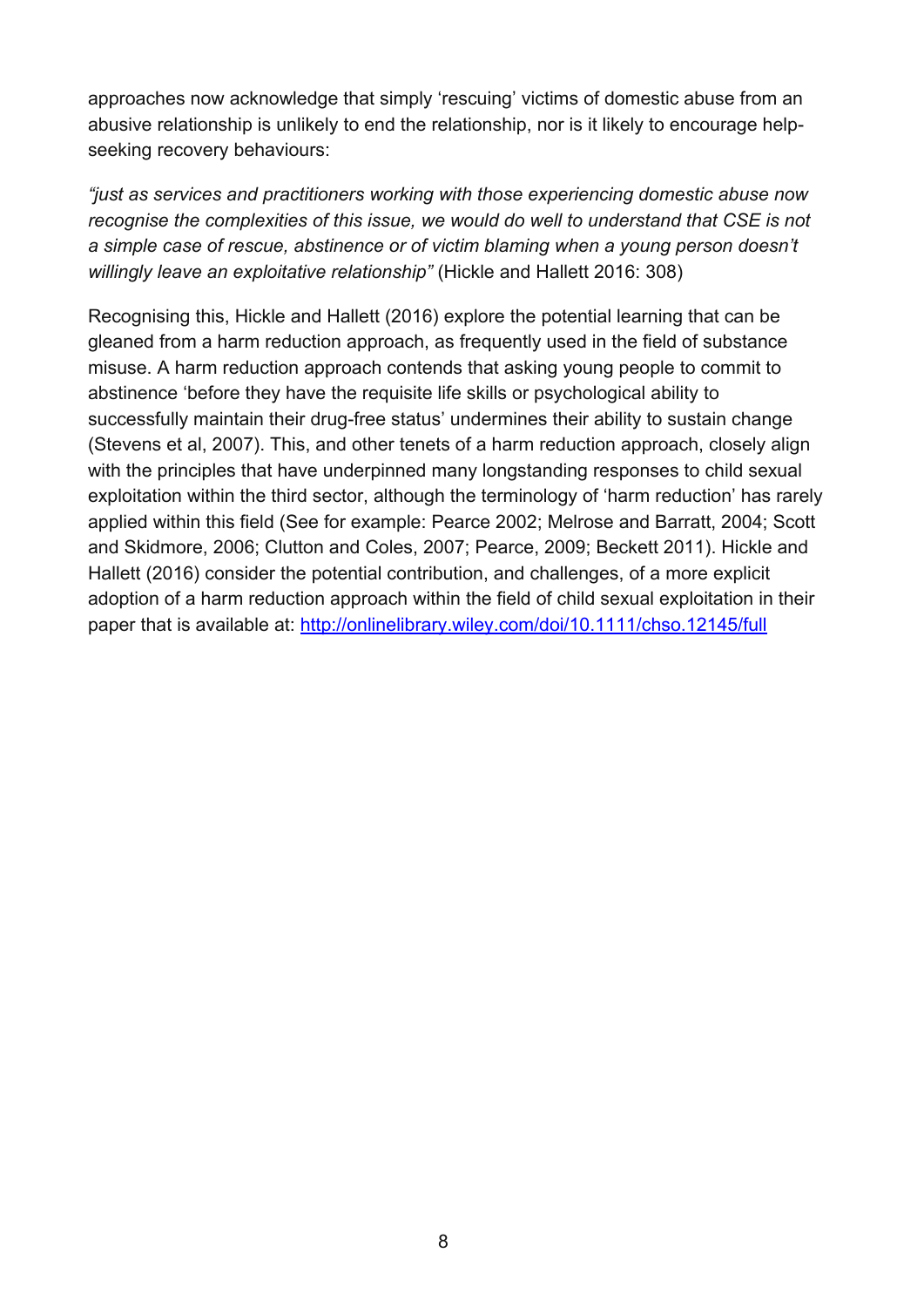# <span id="page-8-0"></span>**Annex B - Guide to Disruption Orders and Legislation**

This annex sets out examples of the range of disruption measures, civil powers and criminal offences which may be used by practitioners as part of a strategy to tackle child sexual exploitation. This is not an exhaustive list and practitioners should consider the full range of powers available to them when developing effective disruption strategies. Government work on a more comprehensive toolkit of disruption measures is also being developed and will be made available to practitioners.

## <span id="page-8-1"></span>**Disruption Measures**

<span id="page-8-2"></span> $\overline{a}$ 

Child sexual exploitation may be associated with other crimes, or perpetrators may be involved in other criminal activity. In these instances there are a number of civil measures that can be used to disrupt the activities of individuals also involved with child sexual exploitation, alongside criminal and civil processes that directly address sexual offending and other child protection procedures.

The range of formal and informal disruption measures that may be used to help tackle child sexual exploitation include:

- Obtaining orders on an identified individual (see below);
- Investigation of other crime types such as drugs or theft;
- Increased police attention on an individual (checking car tax, road worthiness of car etc);
- Increased police presence in suspected hotspots (online or offline):
- Working with internet providers to address online risks; and
- Use of licensing laws and powers to obtain guest information or close down premises associated with child sexual exploitation.<sup>[1](#page-2-3)</sup>

Where applicable, an effective disruption strategy may use a range of these methods in conjunction with one another to address individual perpetrator behaviour, protect victims and address wider contexts of concern. In developing an effective disruption strategy, local partners including the police and local authorities should work together to consider the full range of powers available. Though not the focus of this guide, an effective disruption strategy will also involve work with children and young people to address the issues contributing to their vulnerability and to provide them with alternative options.

 $1$  The 2014 Antisocial Behaviour, Crime and Policing Act gives the police or local authority power to close down premises where they have reasonable grounds to believe it is being, or likely to be used, for child sex offences and its closure is necessary to prevent this. Under the same Act, police can require an establishment to provide guest information if they believe the premise has been or will be used for child sexual exploitation or connected activities.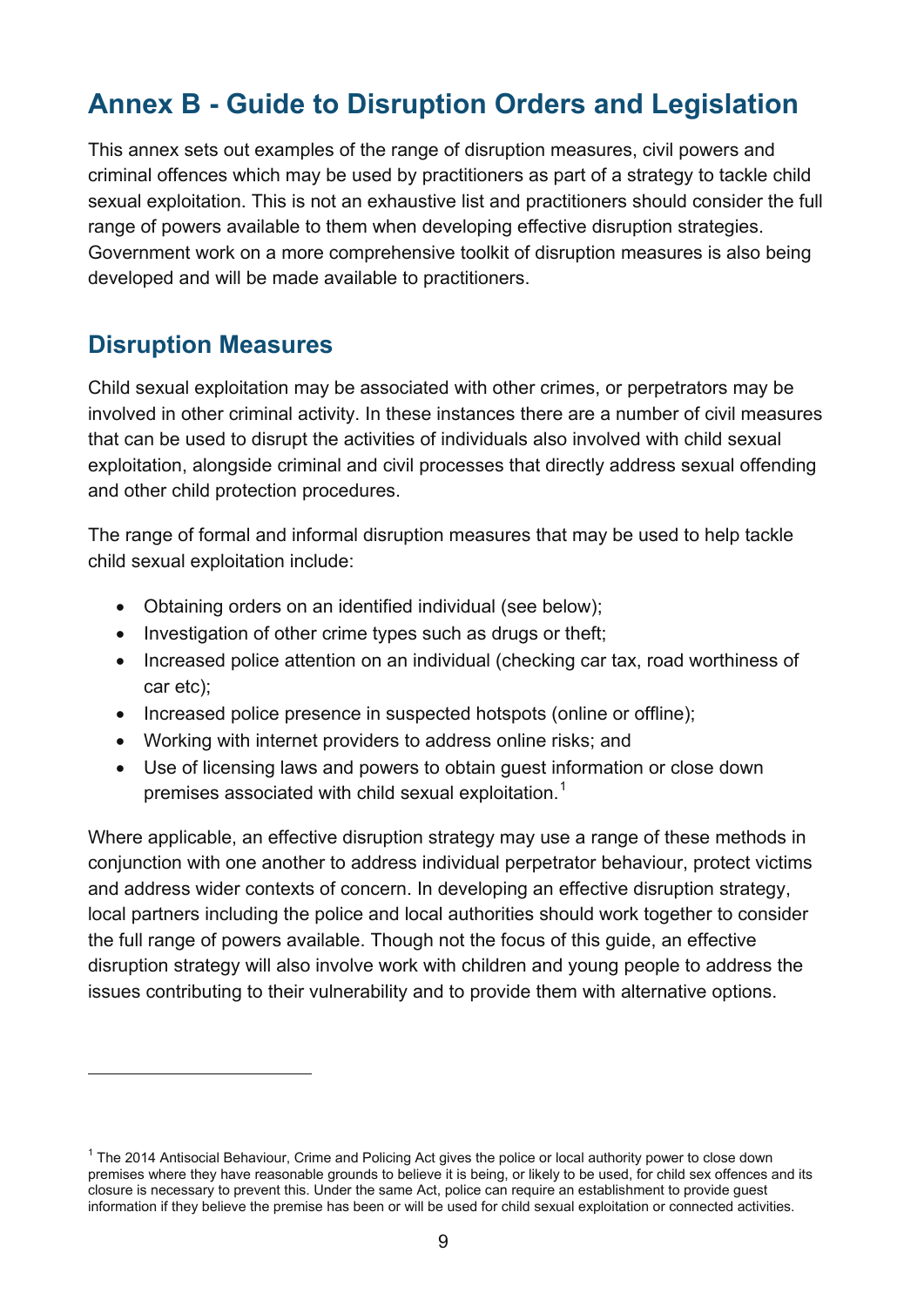#### **Civil Orders and other means of controlling individual behaviour**

**Child Abduction Warning Notices (CAWNs)**, formerly known as Harbourers' Warnings. These can be issued by the police and used with individuals over 18 to let them know (and record that they have been told) that they are not allowed to associate or contact with a named child (under 16, or under 18 if in care). CAWNs have no statutory basis in and of themselves, but are very useful in providing evidence to support the prosecution of other offences by, for example, registering that a suspect knew the child was 15, thereby taking away the age defence in criminal cases.

**Sexual Harm Prevention Orders (SHPOs)** <sup>[2](#page-8-2)</sup> can be applied for by the police or the National Crime Agency. They can be used to impose restrictions on an individual who has been convicted or cautioned of a sexual or violent offence, where there is reasonable cause to believe that the imposition of such an order is necessary to protect an individual or the wider public from harm. Restrictions can include things like limiting their internet use, preventing them from approaching or being alone with a named child and prohibiting foreign travel. Breach of the order, without reasonable excuse, is an offence punishable by a fine and/or imprisonment.

**Sexual Risk Orders** (SROs) can also be applied for by the police or the National Crime Agency. These are similar to Sexual Harm Prevention Orders, and can include similar restrictions, but do not require an individual to have been convicted or cautioned. SROs can be issued when an individual has carried out an act of a sexual nature<sup>[3](#page-9-0)</sup> and there is reasonable cause to believe that such an order is necessary to protect an individual or the wider public from harm. As with SHPOs, breach of the order is an offence punishable by a fine and/or imprisonment.

Both SHPOs and SROs may be used with children under 18, but recent Home Office guidance on Part 2 of the Sexual Offences Act 2003 states that the following principles should apply when considering this:

- The early consultation and participation of the youth offending team in the application process;
- That 14 to 17 year olds made subject to civil injunctions in relation to harmful sexual behaviour are offered appropriate interventions to reduce their harmful behaviour;

 $\overline{a}$ 

<span id="page-9-1"></span><sup>&</sup>lt;sup>2</sup> SHPOs and SROs replace the previous Sexual Offences Prevention Orders (SOPO), Risk of Sexual Harm Orders (RSHO) and Foreign Travel Orders.

<span id="page-9-0"></span><sup>&#</sup>x27;Acts of a sexual nature' are not defined in legislation, and therefore will depend to a significant degree on the individual circumstances of the behaviour and its context. Home Office 2015 Guidance on Part 2 of the SOA provides examples including engaging in sexual activity, watching sexual activity or images, sexual communication with a child and acts suggestive of grooming. See guidance for further detail.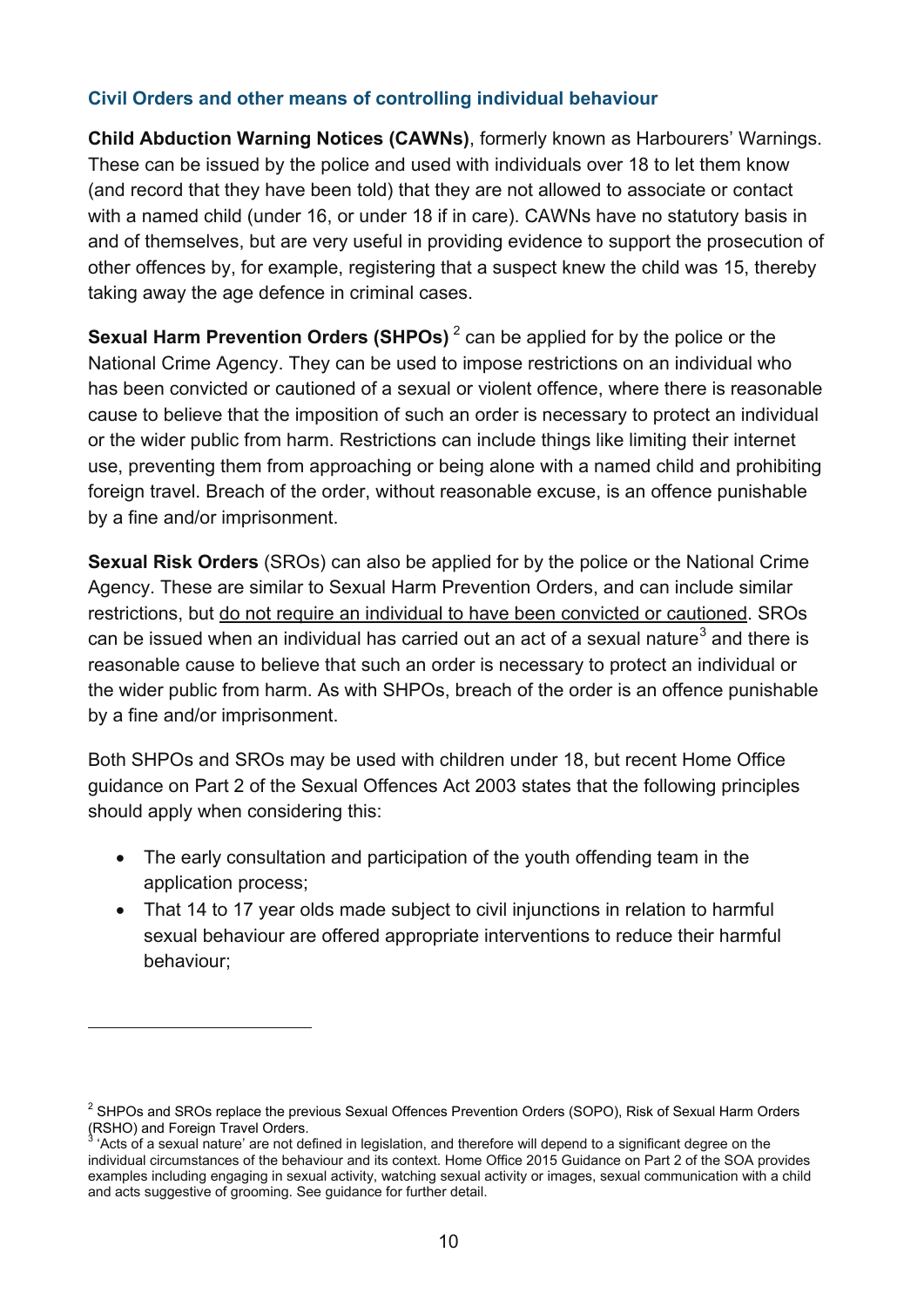- That the nature and extent of that support is based on a structured assessment that takes into account the needs of the young person and the imminent risk;
- That the welfare of the child or young person is the paramount consideration, in line with local safeguarding procedures;
- That the requirements of all other orders and sentences that may already be in existence are taken into account to ensure that any requirements made by these orders do not restrict a young person's ability to complete other current orders or sentences, and the combined burden of requirements is taken into account to ensure the young person has the capacity to comply (Home Office, 2015).

Where there are concerns that a child has been trafficked as part of the child sexual exploitation (this can include movement from one area to another within England), **Slavery and Trafficking Prevention Orders (STPOs) and Slavery and Trafficking Risk Orders (STROs)** can also be considered. STPOs and STROs can be applied for by the police, the National Crime Agency or an immigration officer. These were introduced under the Modern Slavery Act (2015) and, like the SHPOs and SROs outlined above, offer a means of placing restrictions on an individual's movements and actions. A STPO can only be made against an individual who has been convicted of a slavery or human trafficking offence, while a STRO can be made against an individual who has acted in a way which means that there is a risk that they will commit a slavery or human trafficking offence. Both require reasonable belief that the individual may commit a modern slavery offence in the future and that application of the order is necessary to protect an individual or the wider public from harm.

The **National Referral Mechanism** (NRM) is also an important mechanism in disrupting and identifying perpetrators of Human Trafficking and Modern Slavery. The NRM is a framework for identifying and safeguarding victims of human trafficking or modern slavery. The NRM applies to victims of both domestic and international trafficking and is designed to facilitate relevant multiagency involvement in trafficking and modern slavery cases, ensuring that the victim receives safe accommodation, appropriate protection, support and advice. Referrals to the NRM contribute to building evidence about trafficking and modern slavery, providing a national picture and informing policy decisions and practice actions in this area.

**Criminal Behaviour Orders** are available following a conviction for any criminal offence in the Crown Court, Magistrates' court or youth court. They can impose restrictions on an offender who has engaged in behaviour that had caused, or was likely to cause, harassment, alarm or distress to any person if making the order will help prevent them from engaging in such behaviour. If the offender is under the age of 18 when the application is made, the prosecution must ascertain the views of the local youth offending team before applying for a criminal behaviour order.

**Notification Orders** are intended to protect the public from the risks posed by sex offenders in the UK who have been convicted or cautioned for sexual offences which have been committed overseas. A Notification Order makes the offender subject to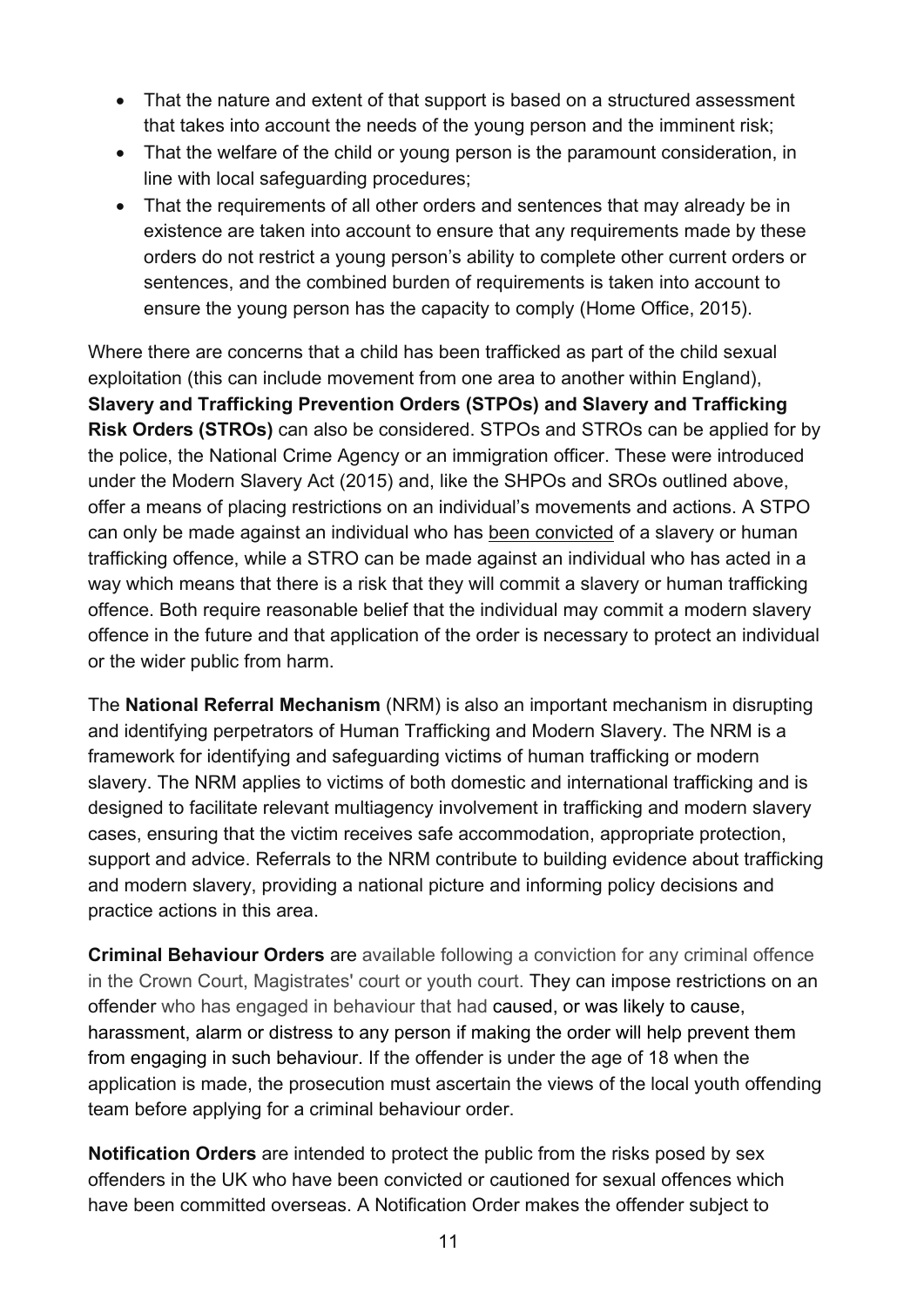notification requirements in the same way as if they had been convicted in the UK for a sexual or violent offence.

**Non-Molestation Orders** are civil injunctions that can be issued to protect named children from abuse from an individual and any third party acting on the behalf of that individual. The order only applies to those individual(s) 'associated' with the child. It is an offence if the order is breached.

**Exclusion Orders** can be sought upon the application for an Interim Care Order or Emergency Protection Order. The order can be taken where there is reasonable cause to believe that if an individual is excluded from a dwelling, house or defined area in which the child lives, the child will cease to suffer, or cease to be likely to suffer, significant harm. The order cannot cover an unlimited area.

A **Wardship** is a civil injunction which can be used to prevent an 'undesirable association' between a child and an individual(s). A local authority can make a Wardship application to the High Court to make a named child a ward of court and to seek an injunction against a named individual(s) to prevent that person from making any contact with the child. An injunction can be used where there is reasonable cause to believe that the child is likely to suffer significant harm without the court's intervention. An example of the use of a Wardship to disrupt child sexual exploitation is the case of BCC v Riaz et al [2014] EWHC 4247 (Fam). In this case, Birmingham local authority took civil action in this way to protect girls under the age of 18 from being approached by men with whom they were not personally associated.

## <span id="page-11-0"></span>**Criminal Offences**

The main set of offences used in criminal prosecutions of child sexual exploitation is contained within the [Sexual Offences Act \(SOA\) 2003.](http://www.legislation.gov.uk/ukpga/2003/42/contents) These offences are categorised according to the age of the victim (under 13s, under 16s and under 18s) as outlined below.

### **Under 13s**

Articles 5 to 8 of the SOA 2003 cover offences against children who are 12 years of age or younger. These include two offences of penetration, a wider offence of sexual assault and one of causing or inciting a child to engage in sexual activity:

- rape of a child under 13 (intentional penetration of vagina, anus or mouth by a penis);
- (sexual) assault of a child under 13 by penetration (intentional penetration of vagina or anus by something other than a penis, such as a finger or an object);
- sexual assault of a child under 13 (intentional sexual touching); and
- causing or inciting a child under 13 to engage in sexual activity.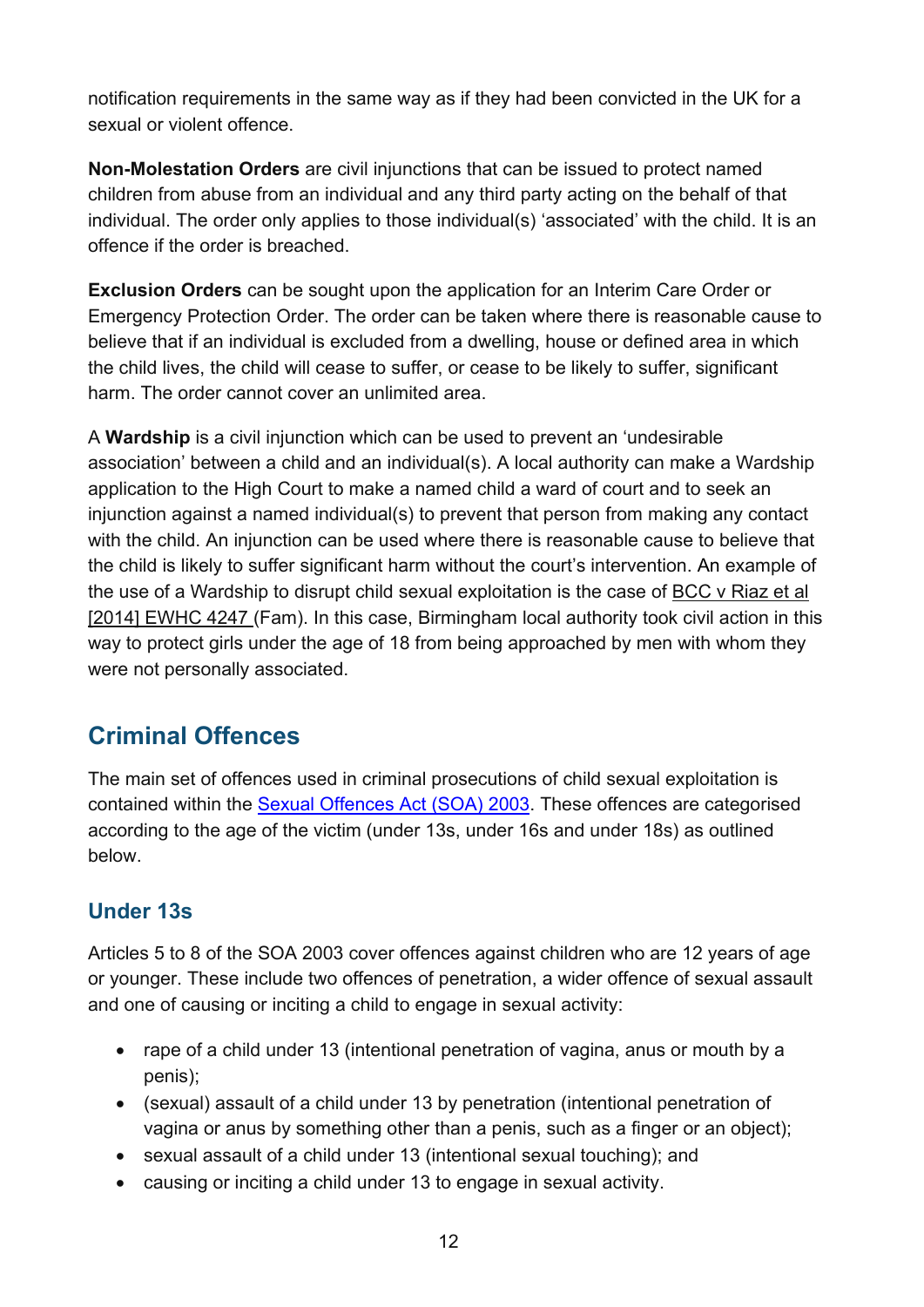Penalties for these offences are higher than those for offences against children aged 13 or above and defendants cannot utilise the defence of believing the child was of an older age (which they can for offences of children under 16 as explored below).

## **Under 16s**

Articles 9 to 12 of the SOA 2003 cover adults sexually offending against children under the age of 16 years within England or Wales. This includes:

- Sexual activity with a child under 16 (intentional sexual touching);
- Causing or inciting a child under 16 to engage in sexual activity;
- Engaging in sexual activity in the presence of a child (for the purposes of sexual gratification); and
- Causing a child to watch a sexual act (watching someone else/viewing images).

These activities are also an offence if perpetrated by another child or young person (under 18), but in these circumstances they would be prosecuted under Article 13, and as such attract lower penalties.

Articles 14 and 15 of the SOA cover the commission of sexual offences against a child under 16 years of age outside of England and Wales:

- Article 14 criminalises an individual (of any age) arranging or facilitating the commission of any of the four offences outlined in the bullet points above, anywhere in the world (Article 14); and
- Article 15 makes it an offence for an adult to meet (or travel with the intention of meeting) a child under 16, anywhere in the world, if they have met or communicated with that child on at least two occasions and intend to commit one of the sexual offences above.

In 2015 a new offence of sexual communication with a child was introduced, under the Serious Crime Act, to strengthen the powers of the authorities to prosecute cases of grooming (without having to wait until the point of travel, as per the requirements of Article 15 of the SOA outlined above). Like Article 15 of the SOA, this only applies to adult perpetrators, and victims under 16 years of age, but it does criminalise the act of sexual communication (defined as being sexual or encouraging a sexual response, and for the purposes of sexual gratification).

## **Under 18s**

Although the legal age of consent for sexual activity is 16, the SOA recognises the continued vulnerability of 16- and 17-year-olds in particular circumstances. These include: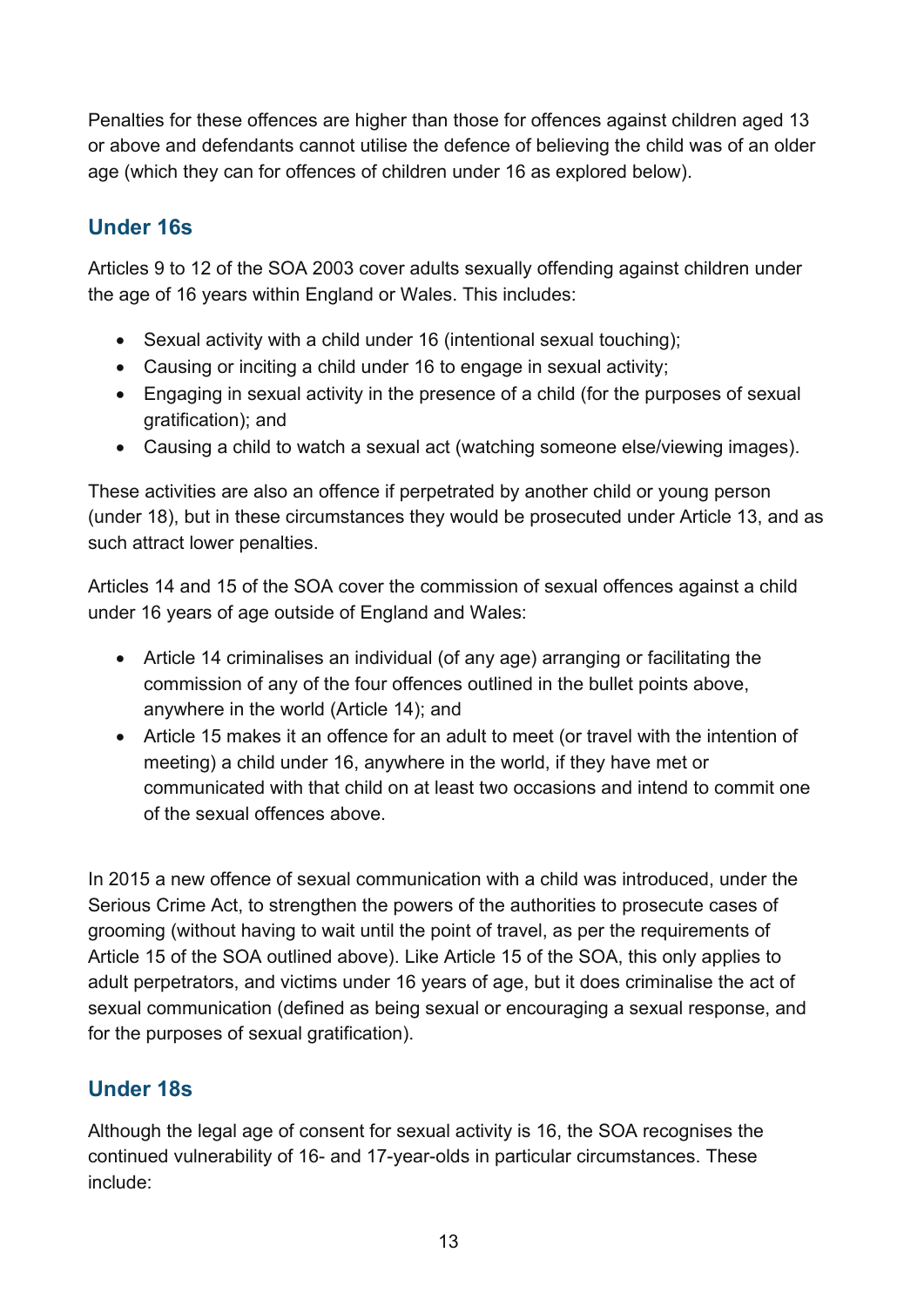- Abuse of a position of trust (e.g. sexual offences by an adult teacher or social worker – the offences covered are the same as those outlined in the bulleted list above (Articles 9 to 12), but extended to cover 16/17 year olds in these circumstances);
- Familial child sex offences (engaging in sexual activity with a child in the family or inciting them to engage in sexual activity);
- Indecent photographs of a child aged 16/17 (includes making, distributing, intent to distribute and possessing indecent photographs); and
- Sexual exploitation of children (see commentary below).

#### **Offences of sexual exploitation**

The SOA was amended by the Serious Crime Act 2015 to remove references to 'child prostitution' and 'child pornography' and replace them with 'sexual exploitation of a child'. The changes were made to the following offences:

- Section 48: causing or inciting child prostitution or pornography;
- Section 49: controlling a child prostitute or a child involved in pornography; and
- Section 50: arranging or facilitating child prostitution or pornography.

The changes were made to the terminology of the offences in order to clearly reflect that children involved in such activities were victims of abuse. This did not however, change the behaviours to which these offences apply, which remain the recording of an indecent image of a person or the offer or provision of sexual services to another person in return for payment or a promise of payment. The SOA offences do not capture all offences that would fall under the new policy definition of child sexual exploitation in that:

- the exchange is limited to 'financial advantage', whereas the policy definition includes a broader list of things the victim/offender could receive; and
- the offence relating to the recording of an indecent image of a child does not require an exchange; this is outside of the policy definition of child sexual exploitation but would fall under the definition of child sexual abuse more generally.

In recognition of these differences the Government has made it mandatory from April 2016 for police forces to flag all police recorded offences that meet the policy definition of child sexual exploitation. This will include those that fall under the offences of child sexual exploitation but also those falling under other sexual offences that being perpetrated within the context of child sexual exploitation.

#### **Indecent Images of Children**

The Protection of Children Act 1978 provides for an offence of taking, making, distributing and sharing an indecent photograph or pseudo photograph of a child under 18 years of age. The Criminal Justice Act 1998 covers the possession of such images. All offences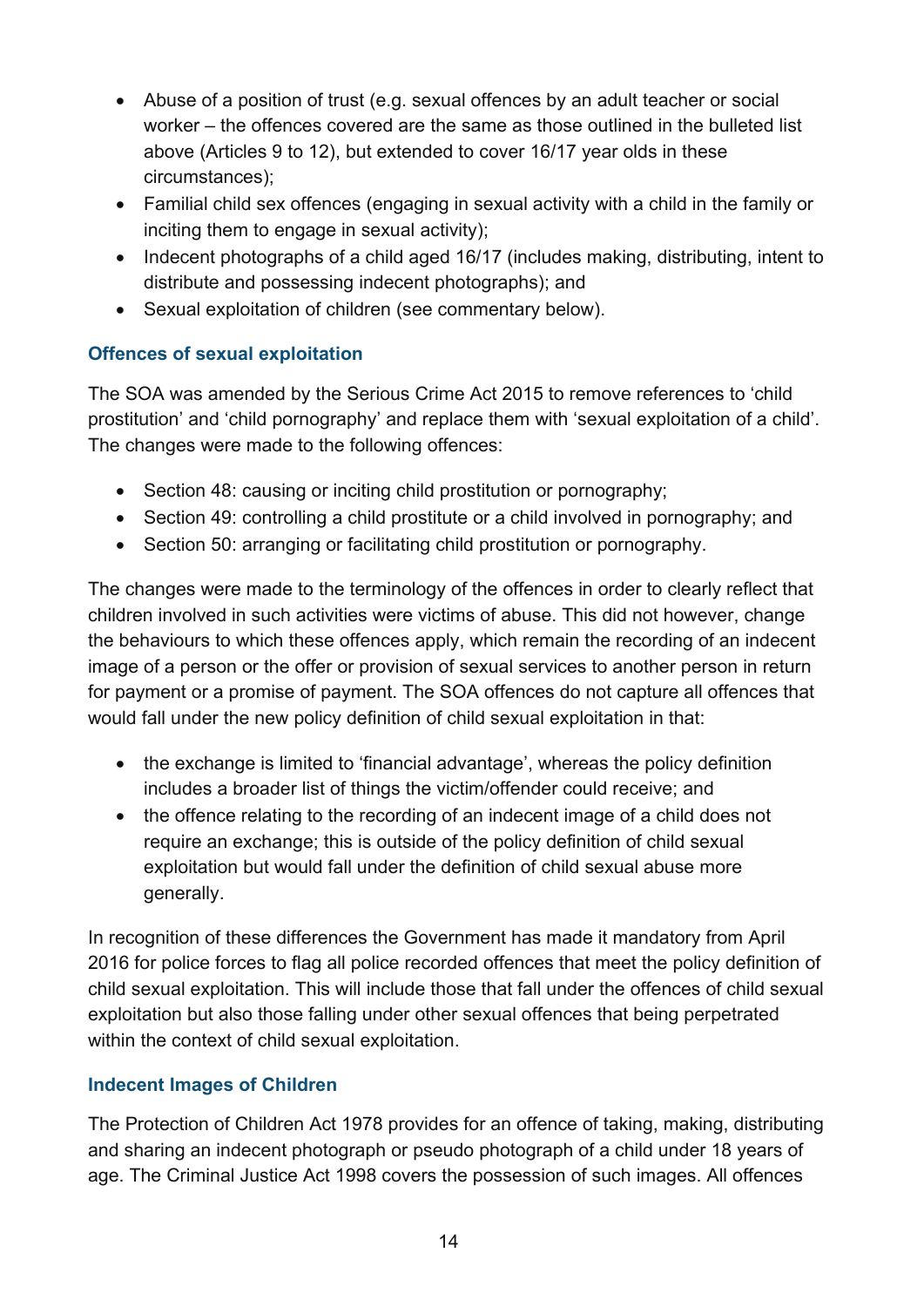include photographs (including moving images) and also images made, for example, on a computer but which look like real photographs.

## **Human Trafficking (no age restriction)**

A sometimes overlooked avenue of criminal prosecutions is that of human trafficking<sup>[4](#page-9-1)</sup> which can be used where a child or young person (including those aged 18 or over) has been trafficked for the purpose of sexual exploitation. Under this legislation, it is an offence to arrange or facilitate the travel of another person with a view to their being exploited, whether or not the victim consents to the travel.<sup>[5](#page-14-0)</sup> This covers entering, departing or travelling within any country and as such can be used in cases when a child is moved from one city to another within the UK, for example.

#### **Management and Monitoring of Offenders**

 $\overline{a}$ 

Multi-Agency Public Protection Arrangements (MAPPA) are designed to protect the public from serious harm by accessing and managing the risk posed by sexual and violent offenders. The system requires a multiagency partnership to work together, share information and combine resources in order to maximise the risk management of individual offenders. More information about the MAPPA framework can be found at: [https://mappa.justice.gov.uk/connect.ti/MAPPA/view?objectId=271411.](https://mappa.justice.gov.uk/connect.ti/MAPPA/view?objectId=271411)

The multiagency tool ViSOR has been developed to assist in the effective management of offenders. It provides a central store for up-to-date information about offenders that can be accessed and updated by the three Responsible Authority agencies – the police, the Prison Service (both public and the contracted-out estate) and Probation Trusts. The tool enables the prompt sharing of risk assessment and risk management information on individual offenders who are deemed to pose a risk of serious harm to the public.

<sup>&</sup>lt;sup>4</sup> In an attempt to simplify and condense human trafficking offences, The Modern Slavery Act 2015 introduced one offence of human trafficking covering sexual and non-sexual exploitation. Trafficking Offences contained in the Sexual Offences Act 2003 and The Protection of Freedoms Act 2012 have now been repealed and replaced by the offence of Human Trafficking.

<span id="page-14-0"></span><sup>&</sup>lt;sup>5</sup> Arranging and facilitating includes recruiting, transporting, transferring, harbouring, receiving or exchanging control of that person.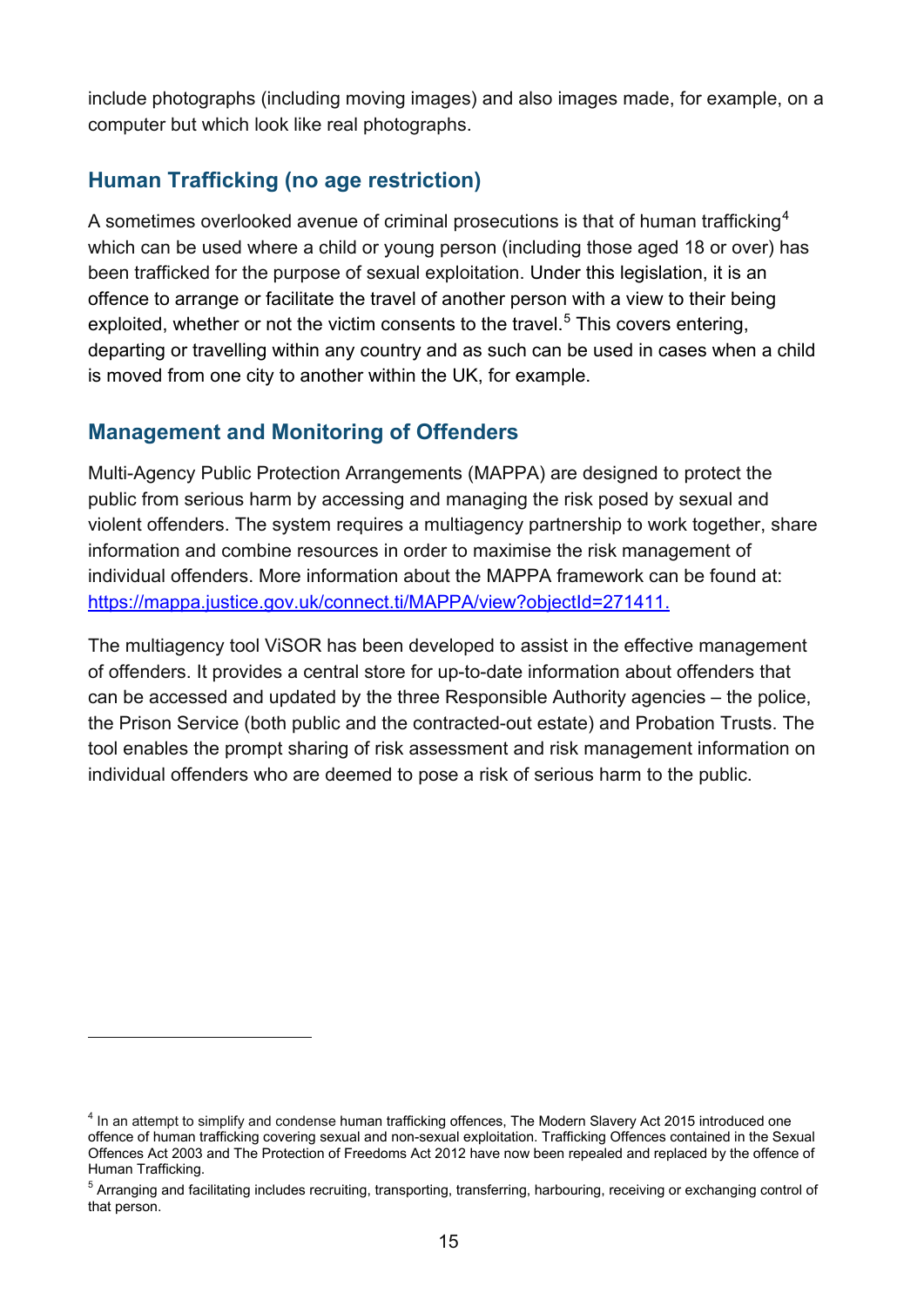# <span id="page-15-0"></span>**Annex C: Sources**

The information provided in the guidance is drawn from the following sources:

#### **Defining and understanding child sexual exploitation**

Barnardo's. (2011). *Puppet on a string: the urgent need to cut children free from sexual exploitation.* Barkingside: Barnardo's.

Barnardo's. (2014). *Hidden in plain sight. A scoping study into the sexual exploitation of boys and young men in the UK Policy Briefing.* London: Barnardo's, UCL and Natcen.

Barnardo's. (2013). *The Tangled Web: How child sexual exploitation is becoming more complex.* Barkingside: Barnardo's.

Beckett, H. (2011). *Not a World Away: The Sexual Exploitation of Children and Young People in Northern Ireland.* Belfast: Barnardo's NI.

Bedford, A. (2015). *Serious case review into child sexual exploitation in Oxfordshire: from the experiences of Children A, B, C, D, E, and F [overview].* Oxfordshire: Oxfordshire Safeguarding Children Board.

Berelowitz, S., Clifton J., Firmin, C., Gulyurtlu, S., and Edwards, G. (2013) *'If Only Someone had Listened' Office of the Children's Commissioner's Inquiry into CSE in Gangs and Groups: Final report.* London: OCC.

Berelowitz, S., Firmin, C., Edwards, G., and Gulyurtlu, S. (2012). *"I thought I was the only one. The only one in the world." The Office of the Children's Commissioner's Inquiry into Child Sexual Exploitation In Gangs and Groups.* London: OCC.

Child Exploitation and Online Protection (CEOP). (2011). *Out of mind, out of sight: breaking down the barriers to understanding child sexual exploitation.* London: CEOP.

Firmin, C. (2013). Something Old or Something New: Do pre-existing conceptualisations of abuse enable a sufficient response to abuse in young people's relationships and peer groups?. In: M. Melrose and J. Pearce, ed., *Critical Perspectives on Child Sexual Exploitation and Related Trafficking.* Palgrave Connect., pp. 38-51.

Firmin, C., and Curtis, G. (2015) *Practitioner Briefing #1: What is peer-on-peer abuse?.*  MsUnderstood Partnership.

Galley, J. (2010). *Derby Safeguarding Children Board Serious Case Review BD09 Executive Summary.* Derby: DSCB.

Gohir, S. (2013). *Unheard voices: the sexual exploitation of Asian girls and young women*  Birmingham: Muslim Women's Network.

Hallett, S. (2015). 'An Uncomfortable Comfortableness': 'Care', Child Protection and Child Sexual Exploitation. *British Journal of Social Work,* doi. 10.1093/bjsw/bcv136. Available at:

http://bjsw.oxfordjournals.org/content/early/2015/12/23/bjsw.bcv136.short?rss=1

McNaughton Nicholls, C., Cockbain, E., Brayley, H., Harvey, S., Fox, C., Paskell, C., Ashby, M., Gibson, K., and Jago, N. (2014). *Research on the sexual exploitation of boys*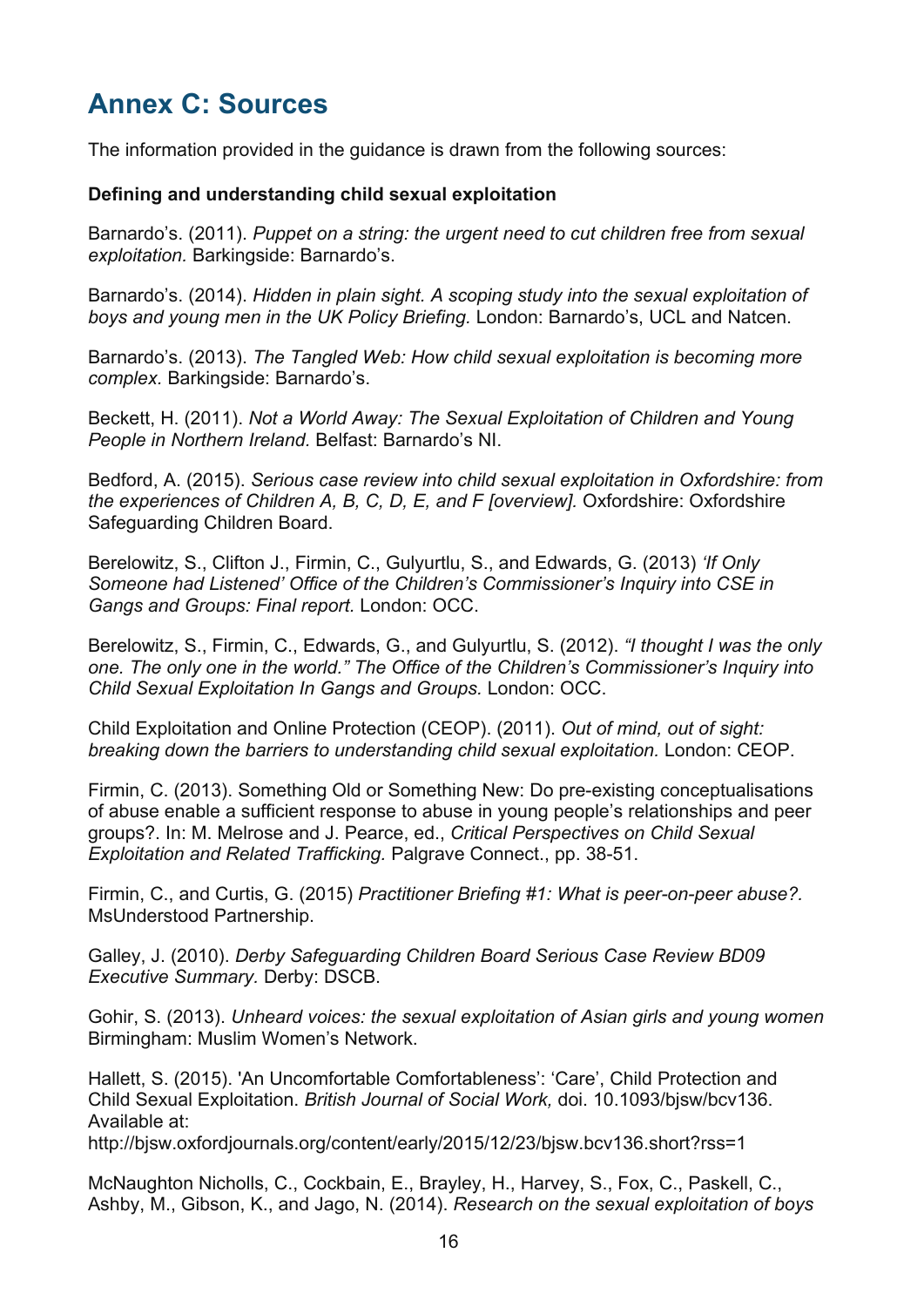*and young men. A UK Scoping Study. Summary of findings.* London: Barnardos, Natcen and UCL.

Melrose, M. (2013). Twenty-first century party people: Young people and sexual exploitation in the new millennium. *Child Abuse Review*, 22, pp.155-168.

Palmer, T. (2015). *Digital Dangers: the Impact of technology on sexual abuse and exploitation of children and young people.* Barkingside: Barnardo's.

Pearce, J.J. (2013b). A Social Model of "Abused Consent". In: M. Melrose and J. Pearce, ed., *Critical Perspectives on Child Sexual Exploitation and Related Trafficking.* Palgrave Connect., pp. 52-68.

Ringrose, J., Gill, R., Livingstone, S., and Harvey, L. (2012). *A qualitative study of children, young people and sexting: A report prepared for the NSPCC.* London: NSPCC.

#### **The nature of child sexual exploitation**

Barnardo's. (2014)

Barnardo's. (2013)

Barter, C., McCarry, M., Berridge, D. and Evans, K. (2009). *Partner Exploitation and Violence in Teenage Intimate Relationships.* London: NSPCC.

Beckett (2011)

Beckett, H., Firmin, C., Hynes, P. and Pearce, J. (2014). *Tackling Child Sexual Exploitation: A Study of Current Practice in London.* London: London Councils.

Beckett, H., Brodie, I., Factor, F., Melrose, M., Pearce, J., Pitts, J., Shuker, L. and Warrington, C. (2013). *It's wrong but you get used to it. A qualitative study of gangassociated sexual violence and exploitation.* Luton: University of Bedfordshire.

Bedford (2015*)*

Berelowitz et al (2013)

Berelowitz et al (2012)

Boxall, B. and Wonnacott, J. (2013). *Serious case review: executive summary: Case 26 [executive summary].* Torbay: Torbay Safeguarding Children Board.

Brayley, H., Cockbain, E. and Gibson, K. (2014). *Rapid evidence assessment: the sexual exploitation of boys and young men.* London: UCL, Barnardo's and Natcen.

Cantrill, P. (2013). *Serious case review executive summary: Christine [executive summary].* Wakefield: Wakefield and District Safeguarding Children Board.

CEOP (2011)

DH and Chanon Consulting. (2014). *Health impact of sexual exploitation on adolescents.* Barkingside, Ilford: Barnardo's.

Firmin (2013)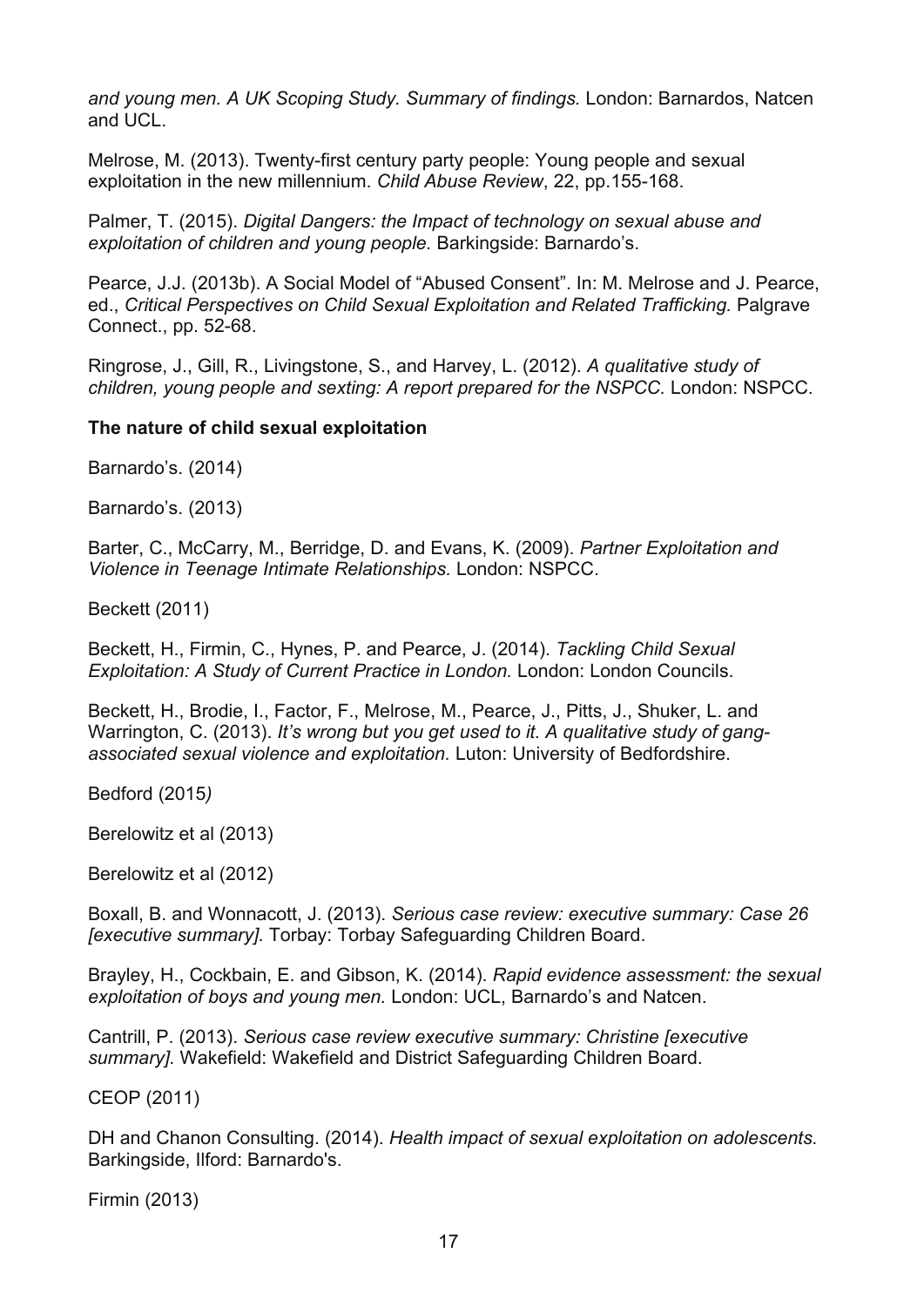Firmin and Curtis (2015)

Firmin, C. (2015). *Peer on peer abuse: safeguarding implications of contextualising abuse between young people within social fields* (Professional Doctorate Thesis). Luton: University of Bedfordshire.

Firmin, C. and Beckett, H. (2014). Child Sexual Exploitation. In: M. Dalton., ed *Handbook of Forensic Gynaecology. Advanced Skills Series.* Cambridge: Cambridge University Press., pp. 136-141.

Franklin, A., Raws, P. and Smeaton, E. (2015). *Unprotected, Overprotected: Meeting the needs of young people with learning disabilities who experience, or are at risk of, sexual exploitation.* London: Barnardo's.

General on Violence Against Children. (2014). *Realizing Children's Potential and Minimizing Risk: ICTs, the internet, and violence against children.* New York.

Gohir (2013)

Griffiths, S. (2013a). *The Overview Report of the Serious Case Review in Respect of Young People 1,2,3,4,5 and 6.* Rochdale: Rochdale Borough Safeguarding Children Board.

Griffiths, S. (2013b). *The Overview Report of the Serious Case Review in Respect of Young Person 7.* Rochdale: Rochdale Borough Safeguarding Children Board.

Hagell, A. (2013). *AYPH Be Healthy Project Evaluation, Association for Young People's Health.* AYPH

Hallett (2015)

Jago, S., Arocha, L., Brodie, I., Melrose, M., Pearce, J. and Warrington, C. (2011). *What's going on to Safeguard Children and Young People from Sexual Exploitation: How local partnerships respond to child sexual exploitation.* Luton: University of Bedfordshire.

Jay, A. (2014). *Independent inquiry into child sexual exploitation in Rotherham: 1997- 2013*. Rotherham: Rotherham Metropolitan Borough Council.

Kirtley, P. (2013). *"If you shine a light, you will probably find it": report of a grass roots survey of health professionals with regard to their experiences in dealing with child sexual exploitation.* Derby: National Working Group Network.

Klatt, T., Cavner, D. and Egan, V. (2014). Rationalising predictors of child sexual exploitation and sex-trading. *Child Abuse and Neglect*, 38(2), pp. 252–260.

Livingstone, S., Haddon, L., Görzig, A. and Ólafsson, K. (2011). *Risks and safety on the internet. The perspective of European children. Final findings from the EU Kids Online survey, 9-16.* LSE, London: EU Kids Online.

Maddocks, P. (2014). *A serious case review: 'Child R': the overview report.* Lancashire: Lancashire Safeguarding Children Board.

McNaughton et al (2014)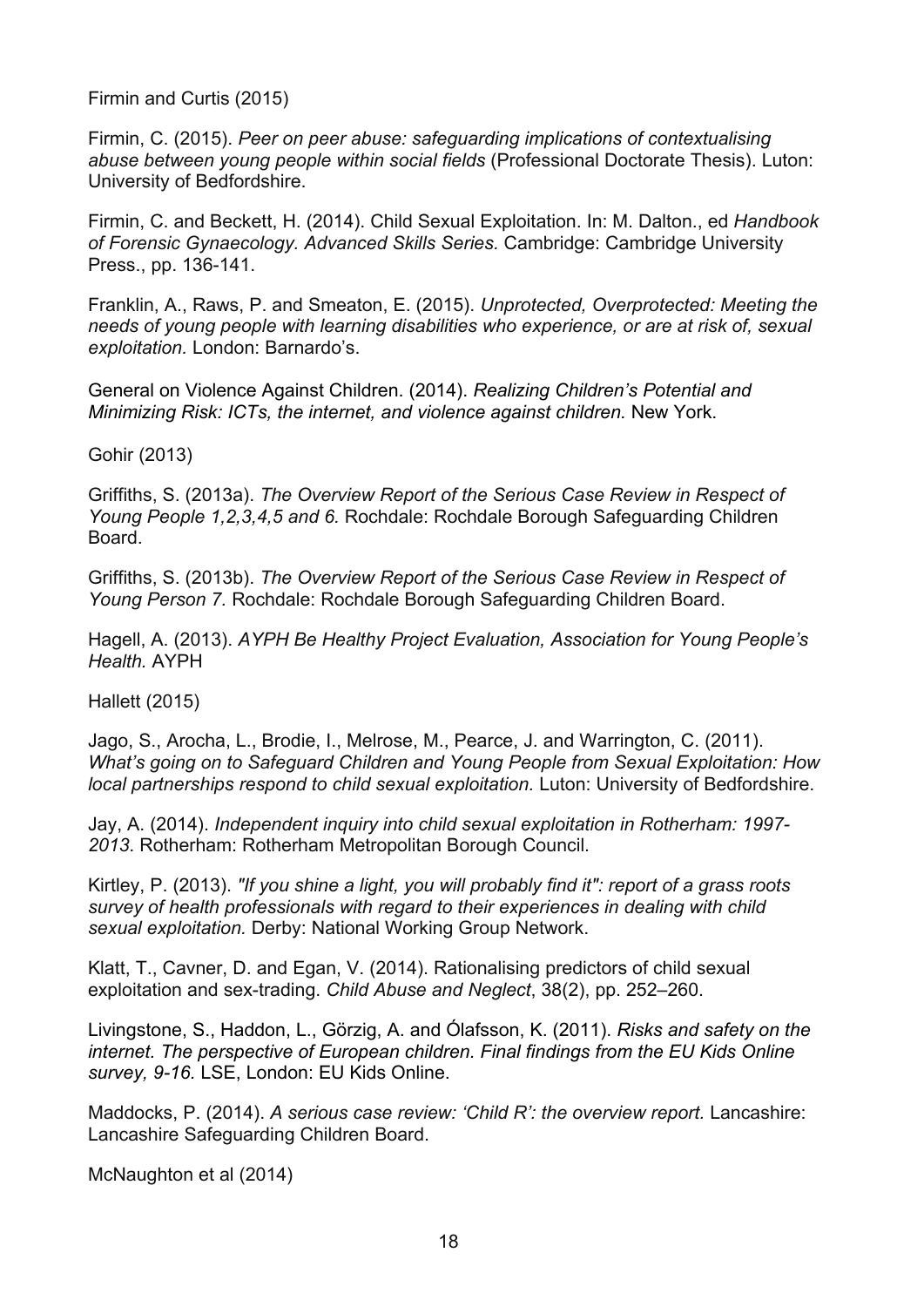Mitchell, K. J., Finkelhor, D., Jones, L. M., and Wolak, J. (2011). Youth Internet Victimization in a Broader Victimization Context. *Journal of Adolescent Health,* 48, p. 128–134.

Mitchell, K. J., Finkelhor, D., Jones, L. M., and Wolak, J. (2012). Prevalence and Characteristics of Youth Sexting: A National Study. *Pediatrics,* 129(1), pp. 13-20.

PACE. (2013). *Are Parents in the Picture? Professional and parental perspectives of childhood sexual exploitation*. Pace and Virtual College's Safeguarding Children e-Academy.

PACE. (2014). *The Relational Safeguarding Model: Best practice in working with families affected by child sexual exploitation.* Leeds: PACE.

Palmer (2015)

Pearce, J.J. (2013a). What's Going On to safeguard children and young people from child sexual exploitation: A review of Local Safeguarding Children Boards' work to protect children from sexual exploitation?. *Child Abuse Review* first published online, 21 June 2013.

Pona, I., Bracey, C., Royston, S., Gibbs, A. (2015). *Seriously awkward: how vulnerable 16-17 year olds are falling through the cracks.* London: Children's Society.

Quayle, E. and Jones, T. (2011). *Sexualized images of children on the Internet. Sexual abuse: a journal of research and treatment.* 23(1), 7-21.

Quayle, E. and Taylor, M. (2003). Model of problematic internet use in people with a sexual interest in children. *CyberPsychology and Behavior,* 6, pp. 93–106.

Ringrose et al (2012)

Shuker, L. (2013a). *Evaluation of Barnardo's safe accommodation project for sexually exploited and trafficked young people.* London: Barnardo's

Shuker, L. (2013b) Constructs of Safety for Children in Care Affected by Sexual Exploitation. In: M. Melrose and J. Pearce, ed., *Critical Perspectives on Child Sexual Exploitation and Related Trafficking.* Palgrave Connect., pp. 125-138.

#### **The complexities of child sexual exploitation**

Barnardo's. (2014)

Beckett (2011)

Beckett et al (2013)

Bedford (2015)

Berelowitz et al (2013)

Firmin (2013)

Firmin (2015)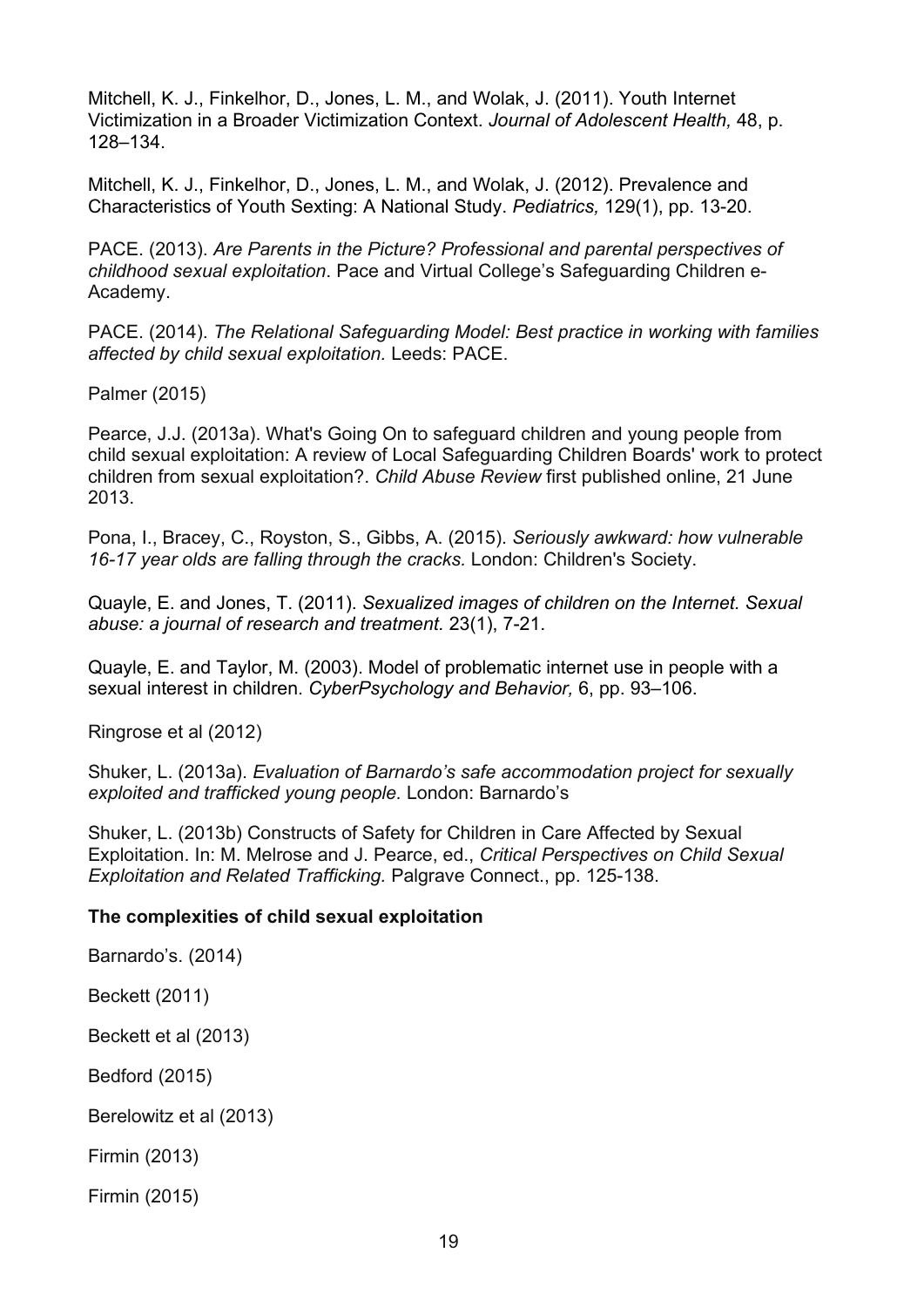Franklin et al (2015)

Gohir (2013)

Griffiths (2013a)

Griffiths (2013b)

Hallett (2015)

Health Working Group. (2014). *Report on Child Sexual Exploitation - An independent group chaired by the Department of Health focusing on: Improving the outcomes for children by promoting effective engagement of health services and staff.* London: Department of Health.

Jay (2014)

Melrose (2013)

Ofsted. (2014a). *The sexual exploitation of children: It couldn't happen here, could it?* Report no. No. 140175. Manchester: Ofsted.

Palmer (2015)

Pearce (2013b)

Phoenix, J. (2010). Living and working on the cusp of contradictions: Consumerism, justice and closed discourses. *Youth and Policy,* 104, pp. 32-47.

Phoenix, J. (2012). *Out of place: The policing and criminalisation of sexually exploited girls and young women.* London: The Howard League for Penal Reform.

Rogstad, K. E. (2010). STIs in Children and Adolescents. *Medicine,* 38, pp. 231-234.

#### **Prevention**

Barnardo's. (2014)

Barnardo's and Local Government Association. (2012). *Tackling child sexual exploitation: Helping local authorities to develop effective responses* Barkingside: Barnardo's.

Barter et al (2009)

Beckett (2011)

Beckett, H. (2015). *Evaluation of Safe Choices/PSNI Co-Located Pilot Initiative.* Belfast: Barnardo's NI.

Beckett et al (2014)

Beckett et al (2013)

Bedford (2015)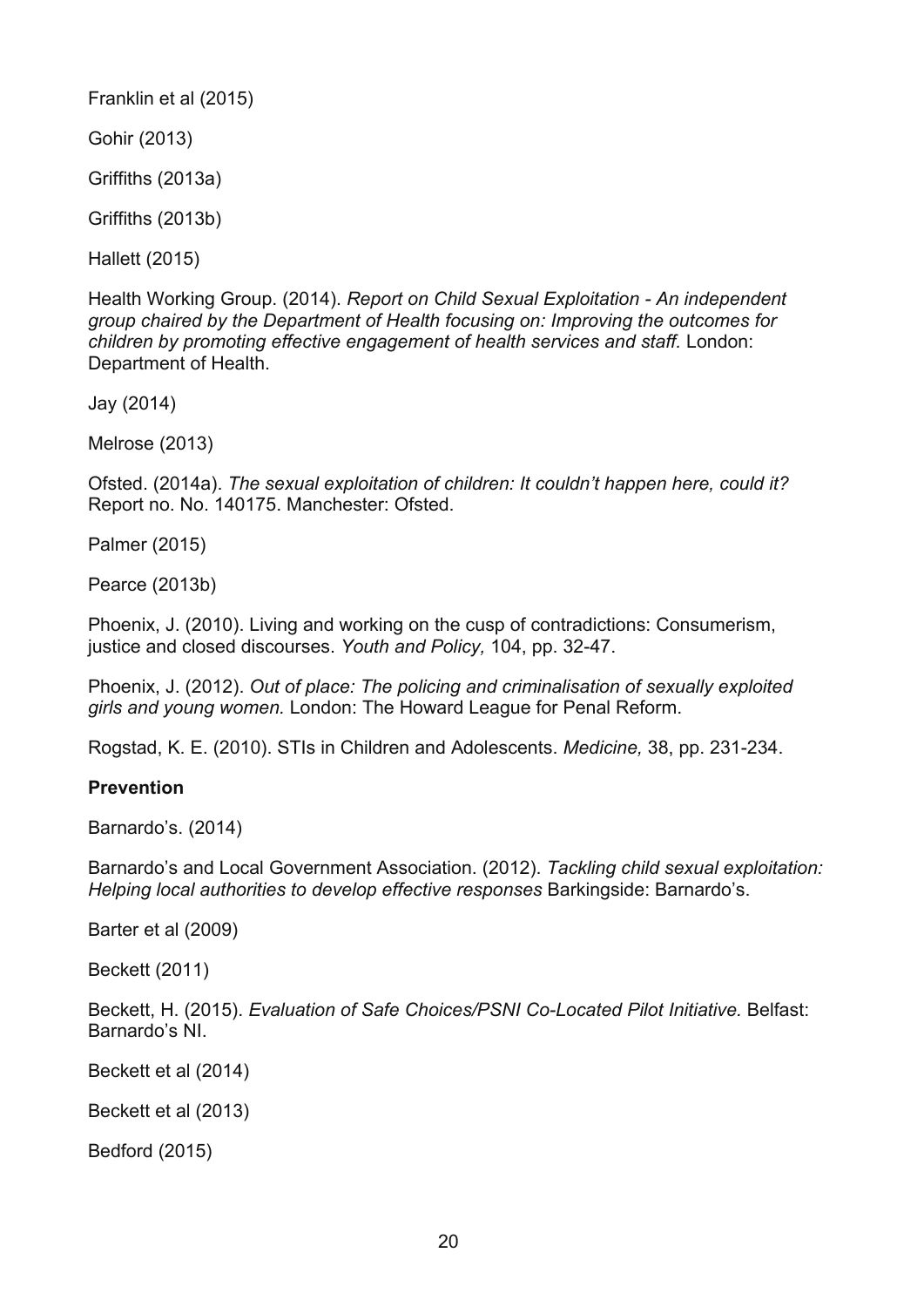Coy, M., Thiara, R. and Kelly, L. (2011). *Boys who think Girls are Toys?: An Evaluation of the NIA Project Prevention Programme on Sexual Exploitation.* London: Child and Women Abuse Unit, London Metropolitan University.

Coy, M., Kelly, L., Elvines, F., Garner, M. and Kanyeredzi, A. (2013). *Sex without consent, I suppose that is rape. How young people in England understand sexual consent.* London: London Metropolitan University.

D'Arcy, K., Dhaliwal, S., Thomas, R., with Brodie, I. and Pearce, J. (2015). *Families and Communities Against Child Sexual Exploitation (FCASE) Final Evaluation Report.* Barnardo's and University of Bedfordshire International Centre: Researching child sexual exploitation, violence and trafficking: Luton: University of Bedfordshire.

End Violence Against Women and YouGov. (2010). *Sexual Harassment in UK Schools*  Poll. EVAW.

Firmin (2015)

Formby, E. (2011). 'It's better to learn about your health and things that are going to happen to you than learning things that you just do at school': findings from a mapping study of PSHE education in primary schools in England. *Pastoral Care in Education,* 29 (3), pp. 161-173.

Franklin et al (2015)

Girlguiding. (2013). *Care Versus Control: Healthy Relationships. A report from Girl Guiding (with Womens Aid).* London: Girlguiding.

Girlguiding. (2015). *Girls' Attitude Survey.* London: Girlguiding.

Gohir (2013)

Griffiths (2013a)

Griffiths (2013b)

Hagell (2013)

Health Working Group (2014)

Heslip, J. C. (2013). *The Brave New Online World of Teens and a Call to Action for Educators.* A Research Paper Presented to the Gordon Albright School of Education In Partial Fulfilment of the Requirements For the Degree of Master of Education.

Hickle, K. and Hallett, S. (2015). Mitigating Harm: Considering Harm Reduction Principles in Work with Sexually Exploited Young People. *Children and Society* Early View.

Hicks, M. (2009). *Working together for online safety. Blog published by Facebook online safety team describing on-going initiatives in online protection*.

Jago et al (2011)

Jay (2014)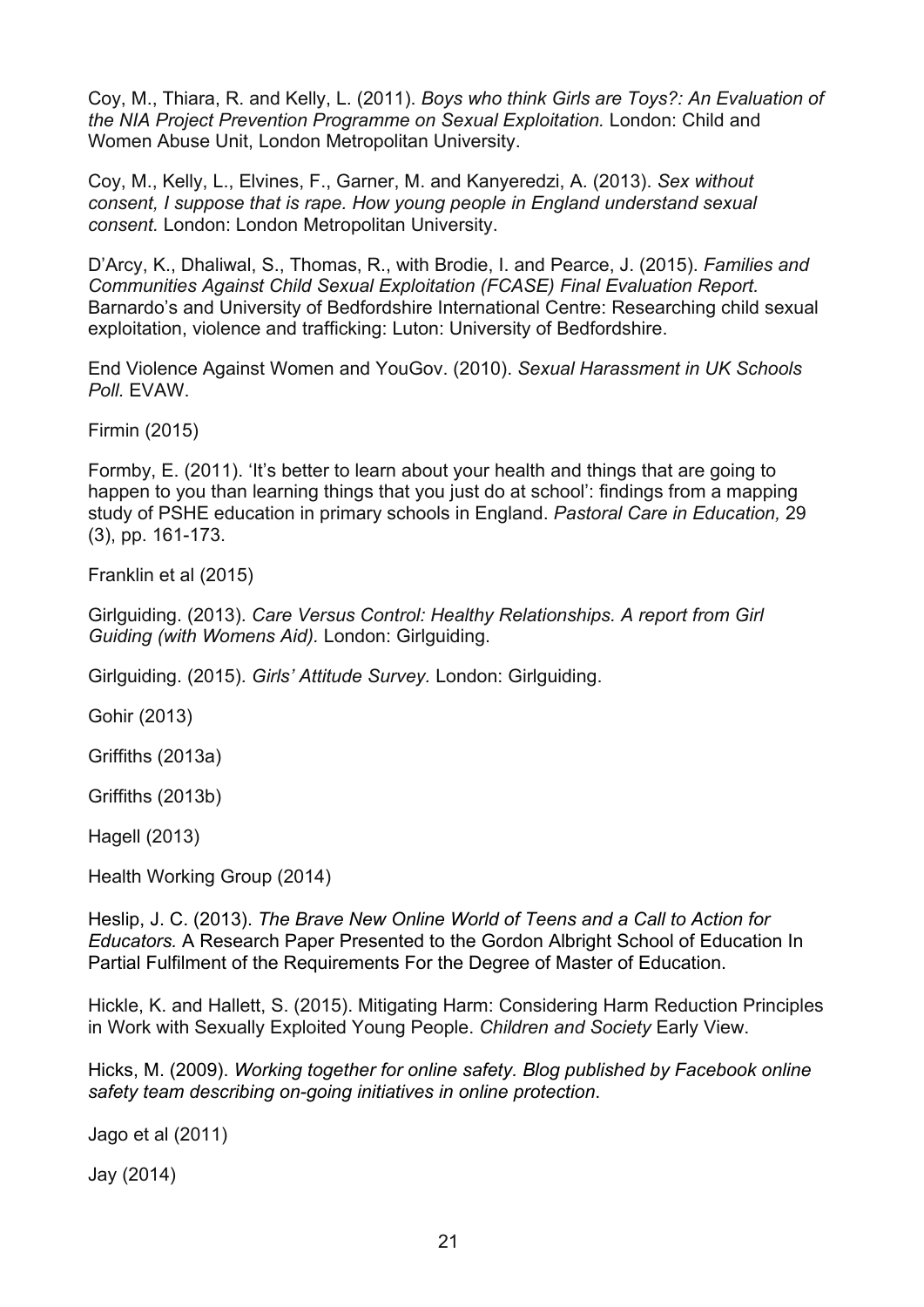King-Hill, S. and Barrie, R. (2015). Perceptions of consent in adolescents who display harmful sexual behaviour. *British Journal of School Nursing*, 10(5), pp. 231-235.

Kirtley (2013)

Marshall, K. (2014). *Child sexual exploitation in Northern Ireland: report of the independent inquiry.* Belfast: The Criminal Justice Inspection for Northern Ireland.

NSPCC. (2011). *Sexual Abuse: a public health challenge.* London: NSPCC.

Ofsted (2014a)

PACE (2013)

PACE (2014)

Palmer (2015).

Pearce, J.J. (2009). Beyond Child Protection: Young people, social exclusion and sexual exploitation. In: J. Phoenix., ed., *Regulating Sex for Sale: Prostitution policy reform in the UK.* Bristol: Policy Press, pp. 121-136.

Pearce (2013b)

Pona et al (2015)

PSHE Association. (2015). *Personal, Social, Health and Economic education (PSHE) curriculum for life: a case for statutory status.* PSHE Association.

Rogstad (2010)

#### **Identification and assessment of need**

Barnardo's. (2014)

Barnardo's and Local Government Association. (2012)

Beckett (2011)

Beckett et al (2014)

Beckett et al (2013)

Coy (2011)

D'Arcy et al (2015)

Franklin et al (2015)

Galley (2010)

Hagell (2013)

Hallett (2015)

Health Working Group (2014)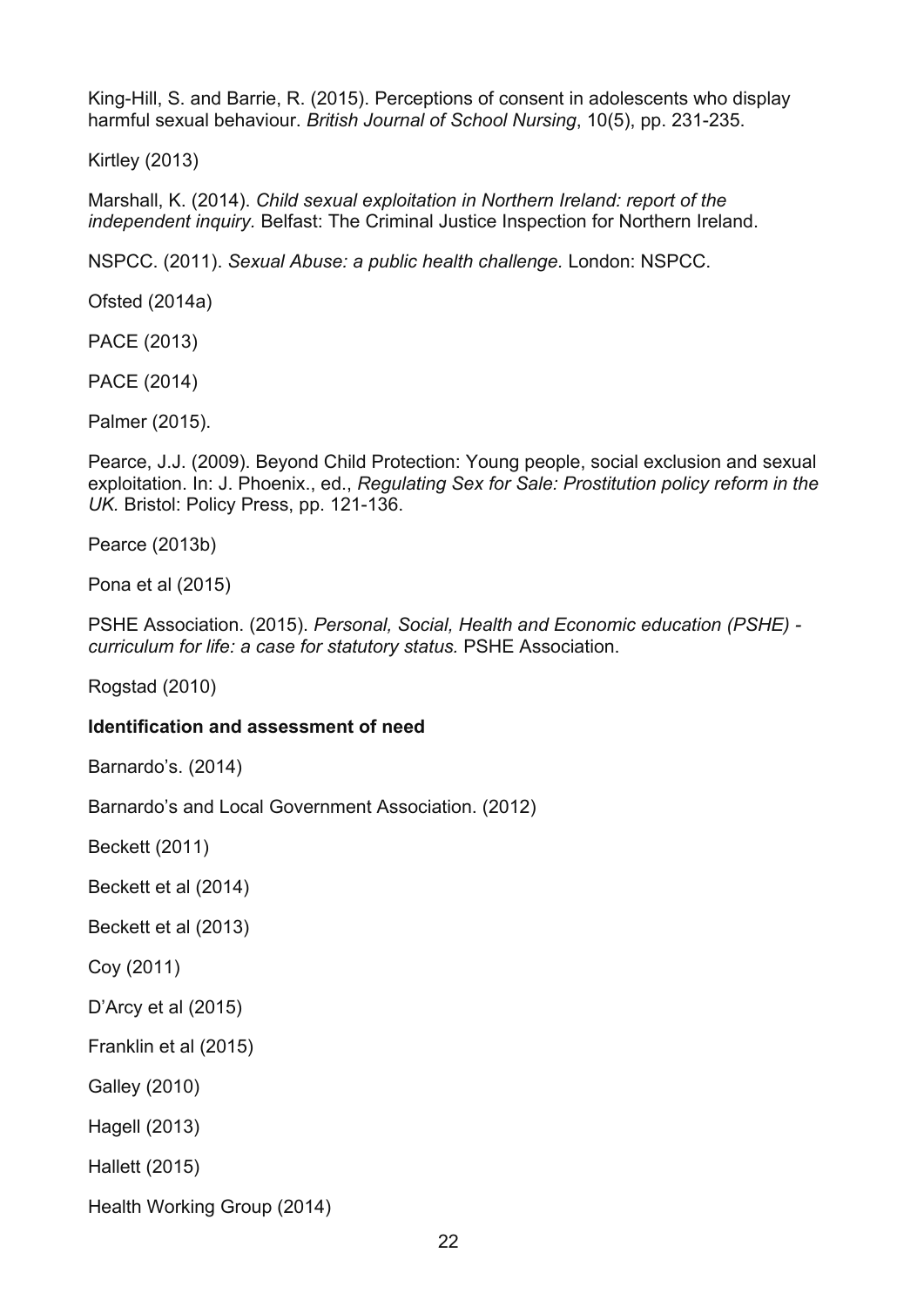Hickle and Hallett (2015)

Jago et al (2011)

Jay (2014)

NSPCC (2011)

Ofsted (2014a)

PACE (2013)

Pearce (2009)

Research in Practice. (2015.) *Working Effectively to Address Child Sexual Exploitation: An evidence scope.* Research in Practice.

#### **Working with children and young people affected by child sexual exploitation**

Barnardo's. (2014)

Beckett (2011)

Beckett, H. and Warrington, C. (2015). *Making Justice Work: experiences of criminal justice for children and young people affected by sexual exploitation as victims and witnesses.* Luton: University of Bedfordshire.

Beckett, H., Warrington, C., Ackerley, E. and Allnock. D. (2016). *Children's Voices Research Report: Children and young people's perspectives on the police's role in safeguarding: a report for Her Majesty's Inspectorate of Constabularies.* London: HMIC.

Bedford (2015)

Berelowitz et al (2013)

Berelowitz et al (2012)

Bernard, C. and Harris, P. (2016). *Safeguarding black children: good practice in child protection*. London, Jessica Kingsley.

Firmin (2013)

Firmin (2015)

Firmin, C. and Pearce, J. (2016).The Effects on Black Children and Young People living in Gang –affected neighbourhoods. In C. Bernard and P. Harris., ed., *Safeguarding Black Children: Good Practice in Child Protection.* London: Jessica Kingsley, pp. 76-91.

Galley (2010)

Gohir (2013)

Hagell (2013)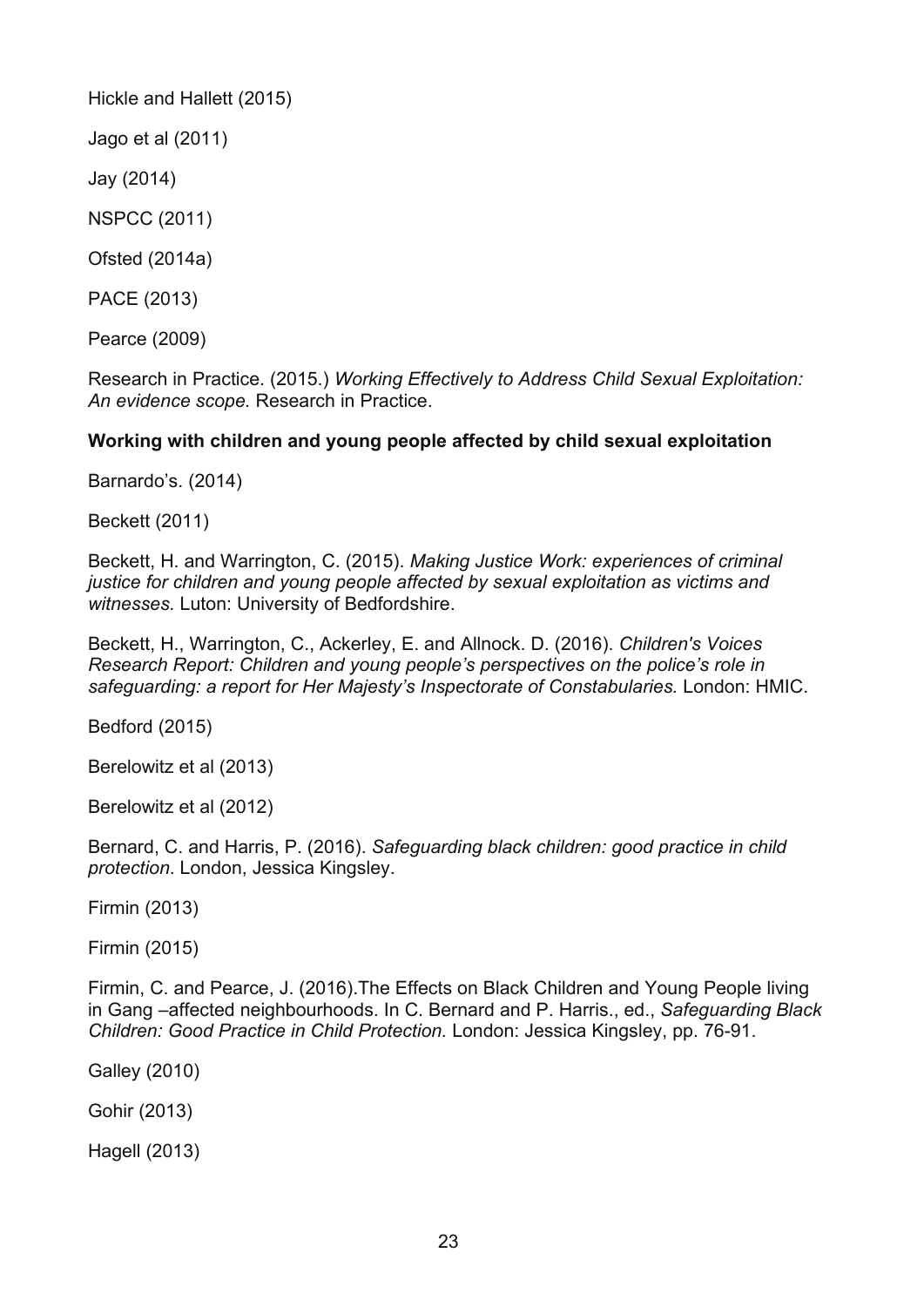Hallett S (2013) *'Child Sexual Exploitation' in South-East Wales: Problems and solutions from the perspectives of young people and professionals* PHD Thesis.

Hallett (2015)

McNaughton et al (2014)

Ofsted (2014a)

PACE (2013)

Sharpe, F. N. (2013). Missing from discourse: south Asian young women and sexual exploitation. In: M. Melrose and J. Pearce, ed., *Critical Perspectives on Child Sexual Exploitation and Related Trafficking.* Palgrave Connect., pp. 96-109.

Shuker (2013a)

Shuker (2013b)

Warrington, C. (2013). Partners in care? Sexually exploited young people's inclusion and exclusion from decision making about safeguarding. In: M. Melrose and J. Pearce, ed., *Critical Perspectives on Child Sexual Exploitation and Related Trafficking.* Palgrave Connect., pp. 110-124.

Warrington, C. (2010). From less harm to more good: The role of children and young people's participation in relation to sexual exploitation. *Youth and Policy,* 104, pp. 62-79.

#### **Disruption and prosecution of perpetrators**

Allnock, D. (2015). *Child sexual abuse (CSA) and policing briefing.* Luton: The University of Bedfordshire.

Beckett (2011)

Beckett, H. and Schubotz, D. (2014). Young people's self-reported experiences of sexual exploitation and sexual violence: a view from Northern Ireland. *Journal of Youth Studies,*  17(4), pp. 430-445.

Beckett and Warrington (2015)

Beckett et al (2013)

Beckett et al (2016)

Bedford (2015)

Berelowitz et al (2012)

Brayley, H (2014)

CEOP (2011)

Child Exploitation and Online Protection (CEOP). (2013). *Threat assessment of child sexual exploitation and abuse* London: CEOP.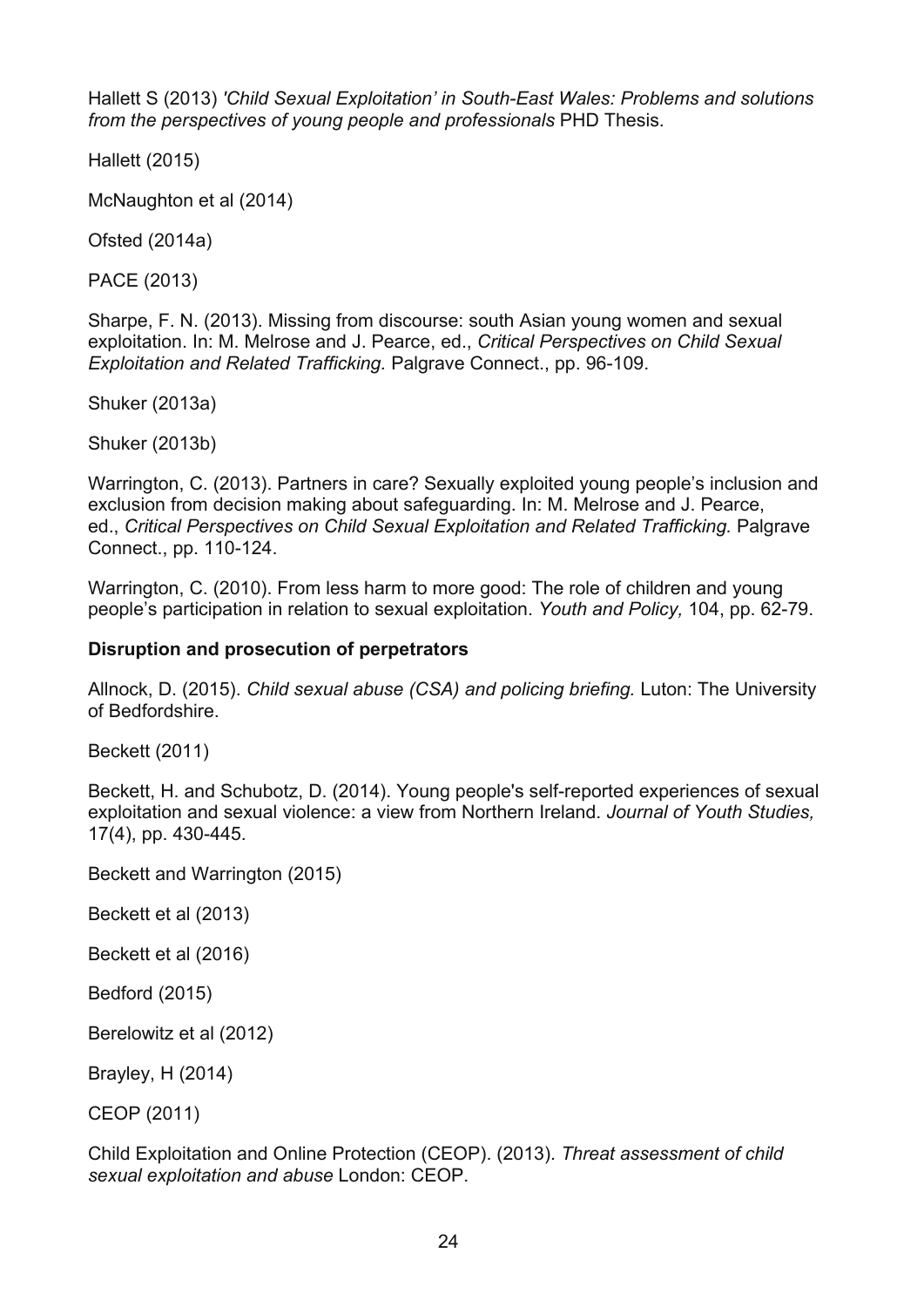Dodsworth, J. and Larsson, B. (2014). *An examination of the perspectives and experiences of police officers working with children and young people at risk of, or involved in, child sexual exploitation.* Norwich: University of East Anglia.

Firmin (2015)

Galley (2010)

Gohir (2013)

Hallett (2013)

Home Office. (2015). *Guidance on part 2 of the Sexual Offences Act 2003* London: Home Office.

Jay (2014)

Klonowski, A. (2013). Report of the Independent Reviewing Officer in Relation to Child Sexual Exploitation Issues in Rochdale Metropolitan Borough Council during the Period 2006 to 2013. Rochdale: Rochdale Metropolitan Borough Council.

Marshall (2014)

Palmer (2015)

#### **Strategic framework**

Beckett (2011)

Beckett et al (2014)

Beckett et al (2013)

Berelowitz et al (2013)

Berelowitz et al (2012)

Coy (2011)

D'Arcy et al (2015)

Firmin (2013)

Firmin and Curtis (2015)

Firmin (2015)

Franklin et al (2015)

Grant, L., and Kinman, G. (2013). *The importance of emotional resilience for staff and students in the 'helping' professions: developing an emotional curriculum*, HEA. Available at:

https://www.heacademy.ac.uk/sites/default/files/emotional\_resilience\_louise\_grant\_marc h\_2014\_0.pdf. [Accessed 14/07/2014].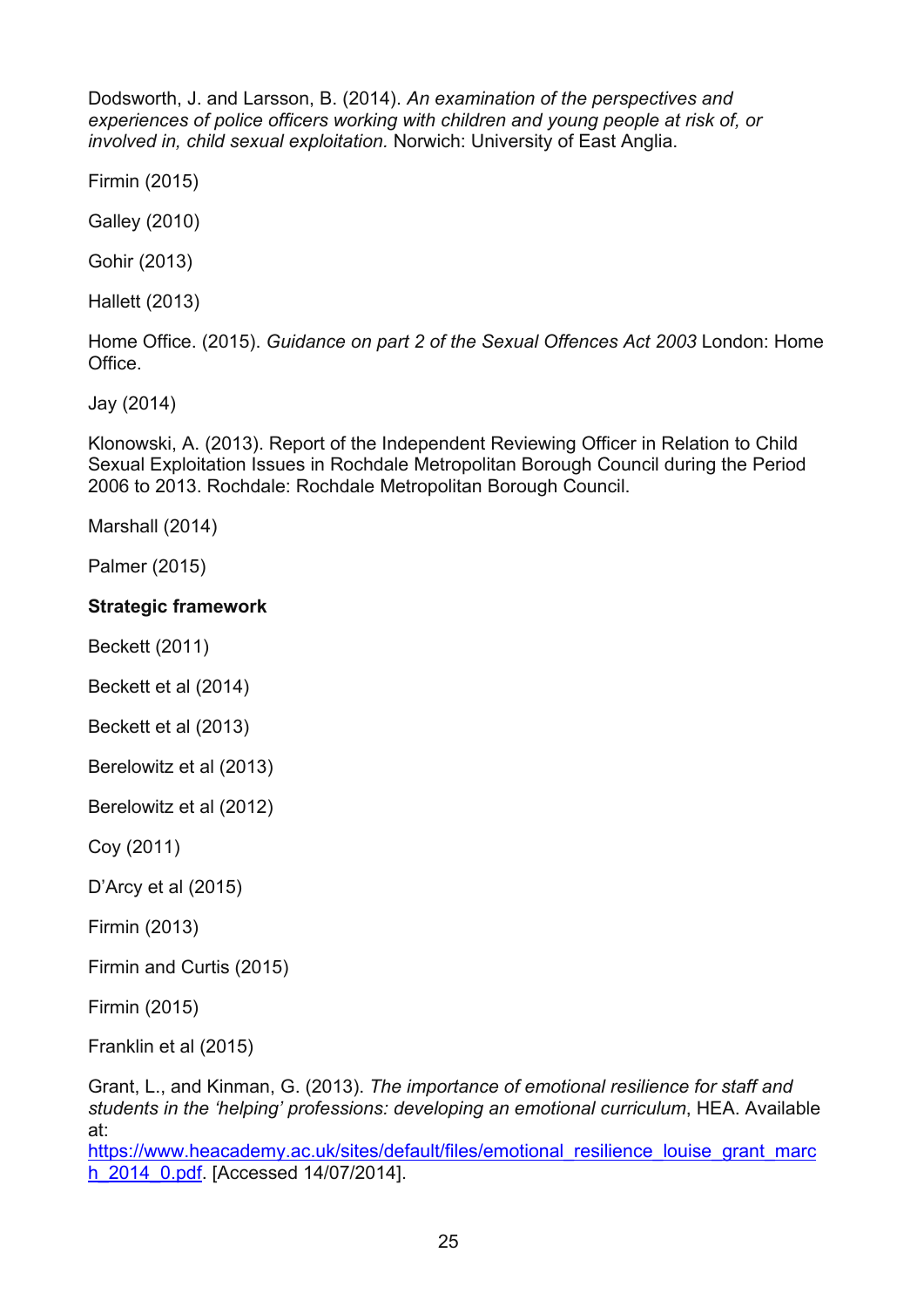Griffiths (2013a)

Health Working Group (2014)

Hickle and Hallett (2015)

HMG. (2015). *Working Together to Safeguard Children: Statutory guidance on interagency working to safeguard and promote the welfare of children*. Department of Education.

Jago et al (2011)

Jay (2014)

Kirtley (2013)

Morrison, T. (2005). *Staff supervision in social care*. Brighton: Pavilion.

Morrison, T. (2007). Emotional Intelligence, Emotion and Social Work: Context, Characteristics, Complications and Contribution. *British Journal of Social Work*, 37 (2), pp. 245-263.

Morrison, T., and Wonnacott, J. (2010). *Supervision Now or Never: Reclaiming Reflective Supervision in Social Work.* LGA.

Munro, E. (2011). *Munro Review of Child Protection: final report – a child centred system*. Available at:

[https://www.gov.uk/government/uploads/system/uploads/attachment\\_data/file/175391/Mu](https://www.gov.uk/government/uploads/system/uploads/attachment_data/file/175391/Munro-Review.pdf) [nro-Review.pdf.](https://www.gov.uk/government/uploads/system/uploads/attachment_data/file/175391/Munro-Review.pdf) [Accessed 14/07/2016].

Myers, J. and Carmi, E. (2016). *The Brooke Serious Case Review into Child Sexual Exploitation.* Available at:

[https://www.google.co.uk/url?sa=t&rct=j&q=&esrc=s&source=web&cd=1&cad=rja&uact=](https://www.google.co.uk/url?sa=t&rct=j&q=&esrc=s&source=web&cd=1&cad=rja&uact=8&ved=0ahUKEwi0wd-62_LNAhUrAcAKHbBJBGoQFggeMAA&url=https%3A%2F%2Fwww.bristol.gov.uk%2Fdocuments%2F20182%2F34760%2FSerious%2BCase%2BReview%2BOperation%2BBrooke%2BOverview%2BReport%2F3c2008c4-2728-4958-a8ed-8505826551a3&usg=AFQjCNFaKzrTtXtDCO3vnPB3HUh5JMiujg) [8&ved=0ahUKEwi0wd-](https://www.google.co.uk/url?sa=t&rct=j&q=&esrc=s&source=web&cd=1&cad=rja&uact=8&ved=0ahUKEwi0wd-62_LNAhUrAcAKHbBJBGoQFggeMAA&url=https%3A%2F%2Fwww.bristol.gov.uk%2Fdocuments%2F20182%2F34760%2FSerious%2BCase%2BReview%2BOperation%2BBrooke%2BOverview%2BReport%2F3c2008c4-2728-4958-a8ed-8505826551a3&usg=AFQjCNFaKzrTtXtDCO3vnPB3HUh5JMiujg)

[62\\_LNAhUrAcAKHbBJBGoQFggeMAA&url=https%3A%2F%2Fwww.bristol.gov.uk%2Fd](https://www.google.co.uk/url?sa=t&rct=j&q=&esrc=s&source=web&cd=1&cad=rja&uact=8&ved=0ahUKEwi0wd-62_LNAhUrAcAKHbBJBGoQFggeMAA&url=https%3A%2F%2Fwww.bristol.gov.uk%2Fdocuments%2F20182%2F34760%2FSerious%2BCase%2BReview%2BOperation%2BBrooke%2BOverview%2BReport%2F3c2008c4-2728-4958-a8ed-8505826551a3&usg=AFQjCNFaKzrTtXtDCO3vnPB3HUh5JMiujg) [ocuments%2F20182%2F34760%2FSerious%2BCase%2BReview%2BOperation%2BBro](https://www.google.co.uk/url?sa=t&rct=j&q=&esrc=s&source=web&cd=1&cad=rja&uact=8&ved=0ahUKEwi0wd-62_LNAhUrAcAKHbBJBGoQFggeMAA&url=https%3A%2F%2Fwww.bristol.gov.uk%2Fdocuments%2F20182%2F34760%2FSerious%2BCase%2BReview%2BOperation%2BBrooke%2BOverview%2BReport%2F3c2008c4-2728-4958-a8ed-8505826551a3&usg=AFQjCNFaKzrTtXtDCO3vnPB3HUh5JMiujg) [oke%2BOverview%2BReport%2F3c2008c4-2728-4958-a8ed-](https://www.google.co.uk/url?sa=t&rct=j&q=&esrc=s&source=web&cd=1&cad=rja&uact=8&ved=0ahUKEwi0wd-62_LNAhUrAcAKHbBJBGoQFggeMAA&url=https%3A%2F%2Fwww.bristol.gov.uk%2Fdocuments%2F20182%2F34760%2FSerious%2BCase%2BReview%2BOperation%2BBrooke%2BOverview%2BReport%2F3c2008c4-2728-4958-a8ed-8505826551a3&usg=AFQjCNFaKzrTtXtDCO3vnPB3HUh5JMiujg)[8505826551a3&usg=AFQjCNFaKzrTtXtDCO3vnPB3HUh5JMiujg.](https://www.google.co.uk/url?sa=t&rct=j&q=&esrc=s&source=web&cd=1&cad=rja&uact=8&ved=0ahUKEwi0wd-62_LNAhUrAcAKHbBJBGoQFggeMAA&url=https%3A%2F%2Fwww.bristol.gov.uk%2Fdocuments%2F20182%2F34760%2FSerious%2BCase%2BReview%2BOperation%2BBrooke%2BOverview%2BReport%2F3c2008c4-2728-4958-a8ed-8505826551a3&usg=AFQjCNFaKzrTtXtDCO3vnPB3HUh5JMiujg) [Accessed 14/07/2016].

NSPCC (2011)

Ofsted. (2014b). *Supporting reflective practice in front line social work, Ofsted good practice example.* Manchester: Ofsted.

Ofsted (2014a)

PACE (2014)

Pearce (2009)

Pearce (2013a)

Pona et al (2015)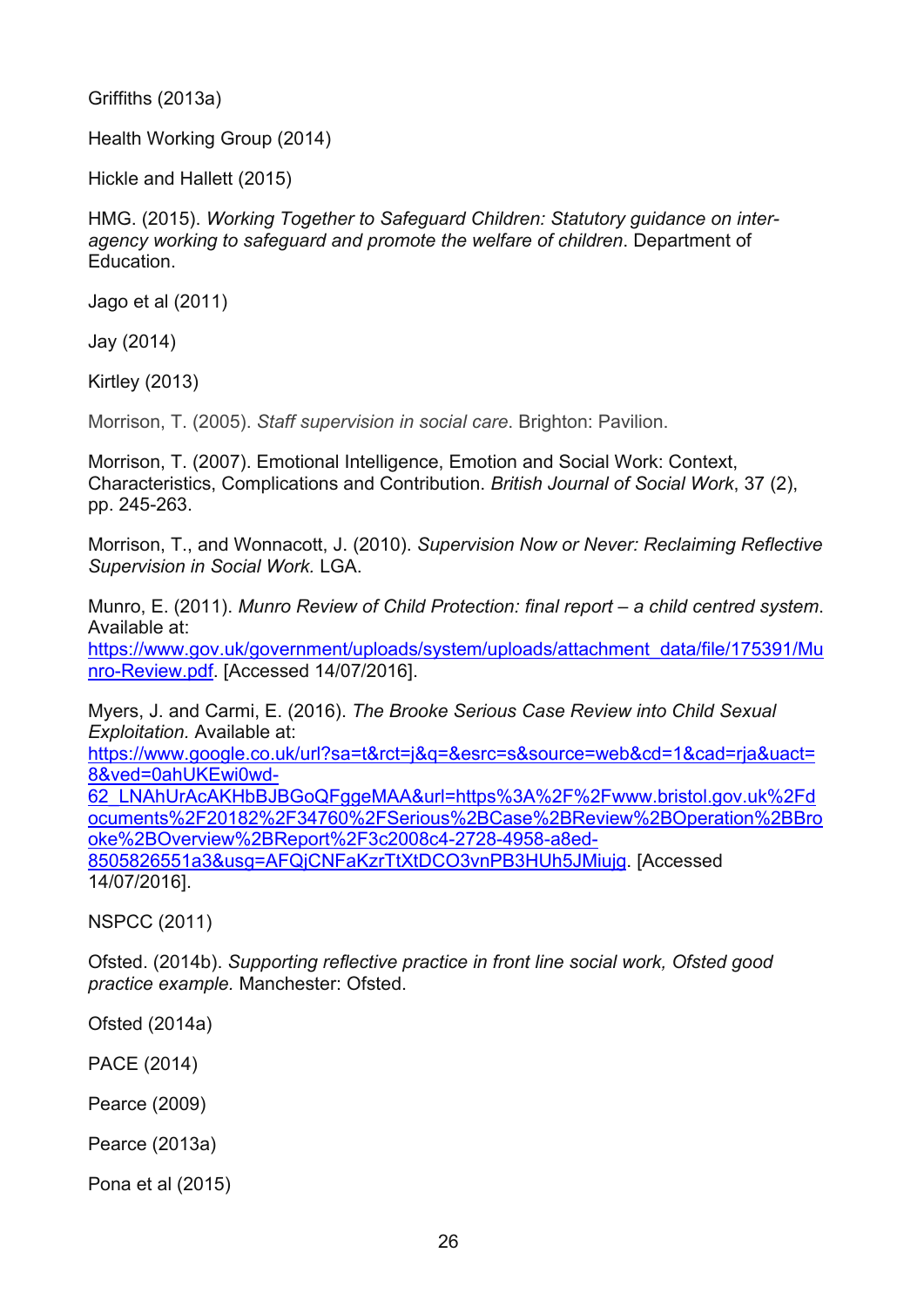Research in Practice (2015)

Spring Consortium. (2016). Children's Social Care Innovation Programme: interim learning report especially 'A workforce culture that enables professionals and fosters learning' (pp 28-37) and 'System conditions that enable new approaches to embed, flourish and scale, pp. 45-52.